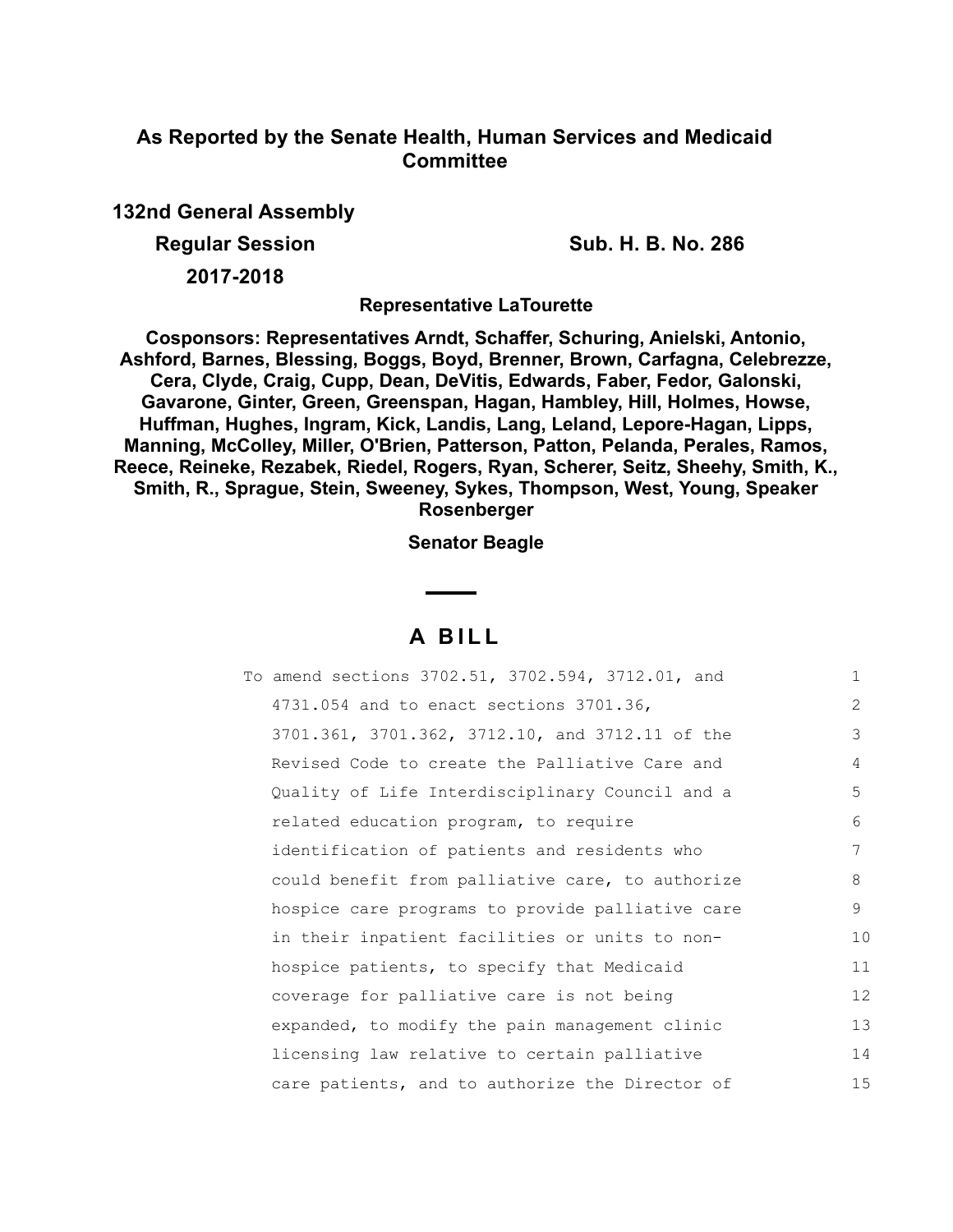| × |  |
|---|--|
|---|--|

| Health to approve the transfer of certain       | 16  |
|-------------------------------------------------|-----|
| nursing home beds to a facility in a contiguous | 17  |
| county.                                         | 18. |

# **BE IT ENACTED BY THE GENERAL ASSEMBLY OF THE STATE OF OHIO:**

| Section 1. That sections 3702.51, 3702.594, 3712.01, and         | 19 |
|------------------------------------------------------------------|----|
| 4731.054 be amended and sections 3701.36, 3701.361, 3701.362,    | 20 |
| 3712.10, and 3712.11 of the Revised Code be enacted to read as   | 21 |
| follows:                                                         | 22 |
| Sec. 3701.36. (A) As used in this section and in sections        | 23 |
| 3701.361 and 3701.362 of the Revised Code, "palliative care" has | 24 |
| the same meaning as in section 3712.01 of the Revised Code.      | 25 |
| (B) There is hereby created the palliative care and              | 26 |
| quality of life interdisciplinary council. Subject to division   | 27 |
| (C) of this section, members of the council shall be appointed   | 28 |
| by the director of health and include individuals with expertise | 29 |
| in palliative care who represent the following professions or    | 30 |
| constituencies:                                                  | 31 |
| (1) Physicians authorized under Chapter 4731. of the             | 32 |
| Revised Code to practice medicine and surgery or osteopathic     | 33 |
| medicine and surgery, including those who are board-certified in | 34 |
| pediatrics and those who are board-certified in psychiatry, as   | 35 |
| those designations are issued by a medical specialty certifying  | 36 |
| board recognized by the American board of medical specialties or | 37 |
| American osteopathic association;                                | 38 |
| (2) Physician assistants licensed under Chapter 4730. of         | 39 |
| the Revised Code;                                                | 40 |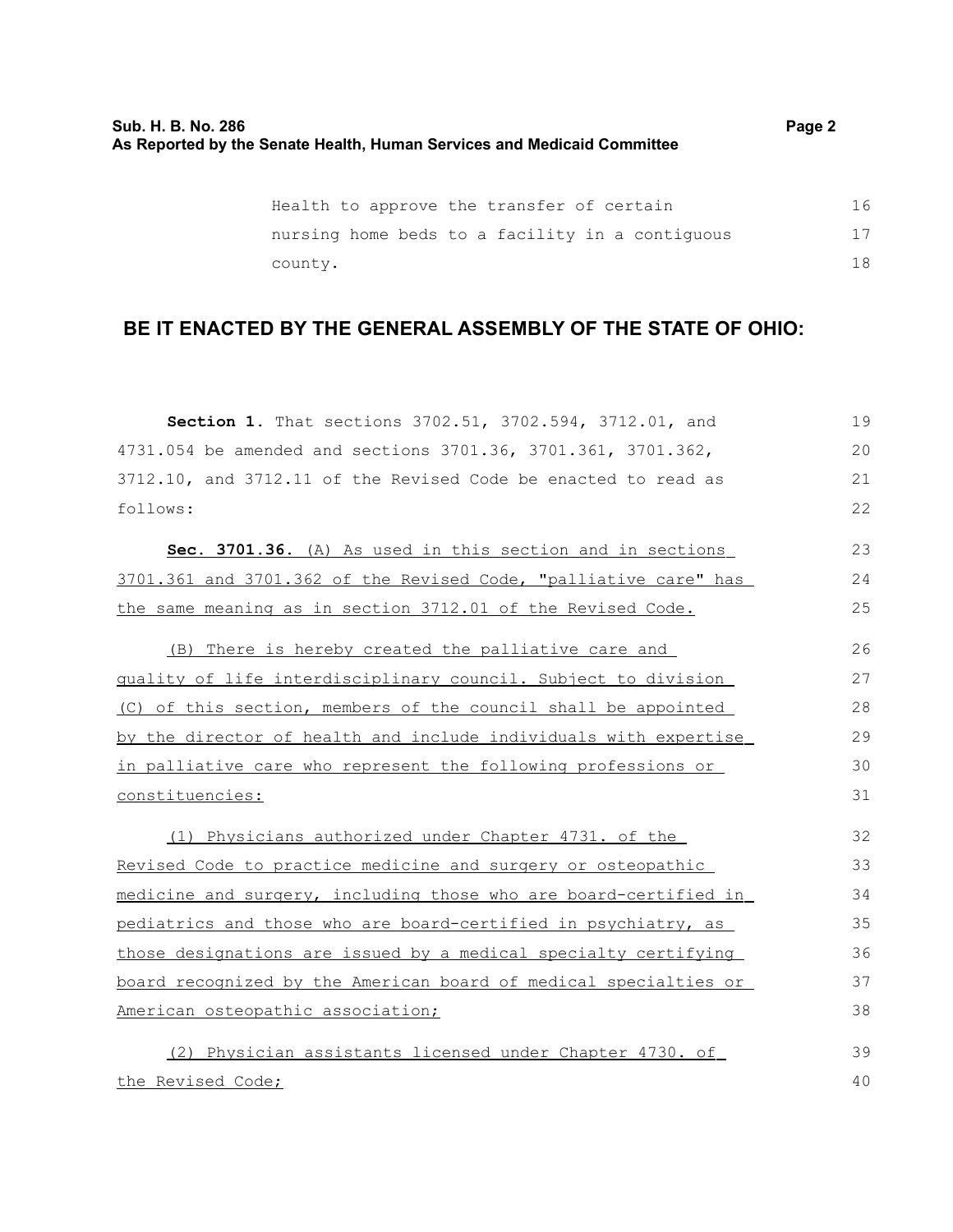## **Sub. H. B. No. 286 Page 3 As Reported by the Senate Health, Human Services and Medicaid Committee**

| (3) Advanced practice registered nurses licensed under           | 41 |
|------------------------------------------------------------------|----|
| Chapter 4723. of the Revised Code who are designated as clinical | 42 |
| nurse specialists or certified nurse practitioners;              | 43 |
| (4) Registered nurses and licensed practical nurses              | 44 |
| licensed under Chapter 4723. of the Revised Code;                | 45 |
| (5) Pharmacists licensed under Chapter 4729. of the              | 46 |
| Revised Code;                                                    | 47 |
| (6) Psychologists licensed under Chapter 4732. of the            | 48 |
| Revised Code;                                                    | 49 |
| (7) Licensed professional clinical counselors or licensed        | 50 |
| professional counselors licensed under Chapter 4757. of the      | 51 |
| Revised Code;                                                    | 52 |
| (8) Independent social workers or social workers licensed        | 53 |
| under Chapter 4757. of the Revised Code;                         | 54 |
| (9) Marriage and family therapists licensed under Chapter        | 55 |
| 4757. of the Revised Code;                                       | 56 |
| (10) Child life specialists;                                     | 57 |
| (11) Clergy or spiritual advisers;                               | 58 |
| (12) Exercise physiologists;                                     | 59 |
| (13) Health insurers;                                            | 60 |
| (14) Patients;                                                   | 61 |
| (15) Family caregivers.                                          | 62 |
| The council's membership also may include employees of           | 63 |
| agencies of this state that administer programs pertaining to    | 64 |
| palliative care or are otherwise concerned with the delivery of  | 65 |
| palliative care in this state.                                   | 66 |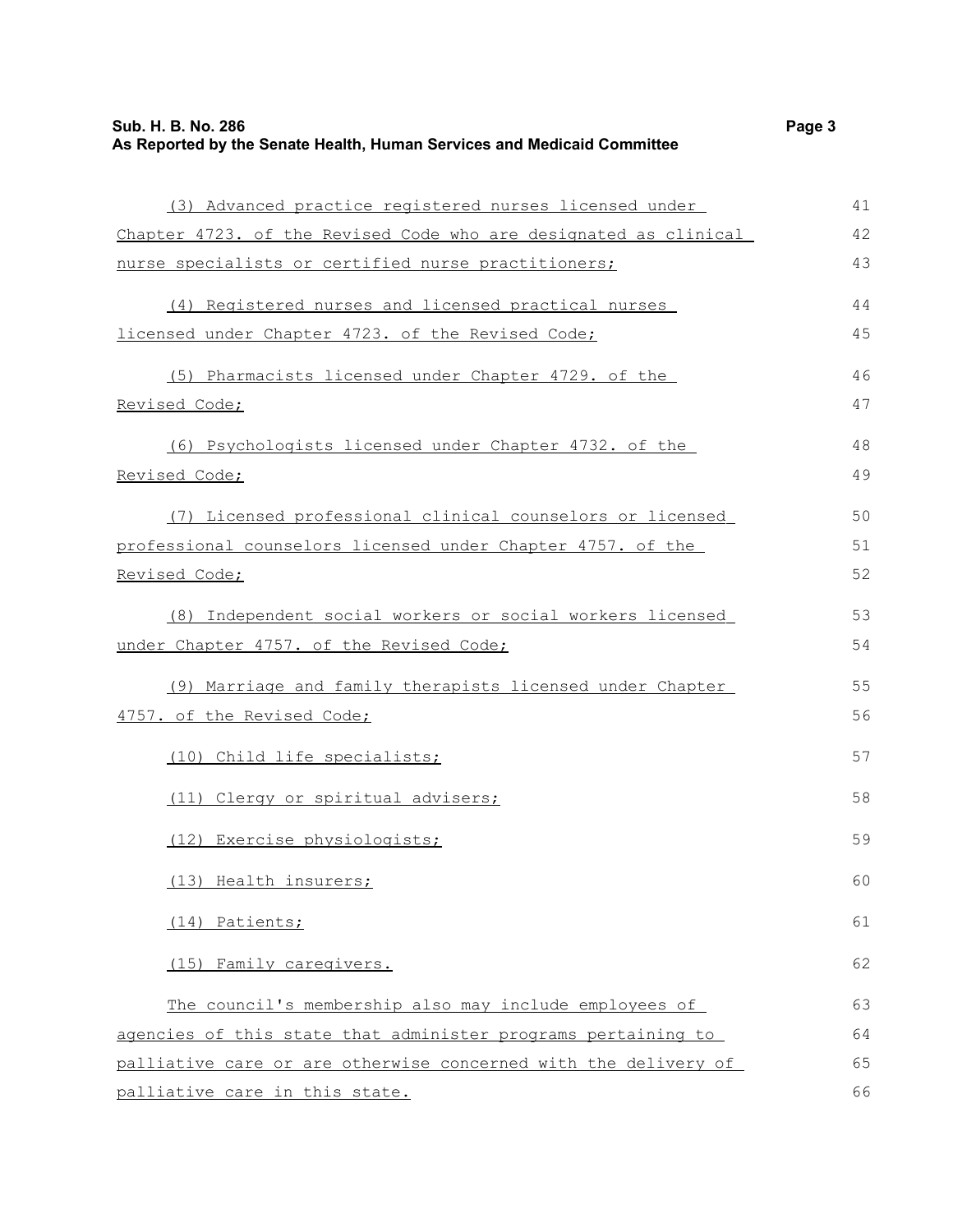#### **Sub. H. B. No. 286 Page 4 As Reported by the Senate Health, Human Services and Medicaid Committee**

| (C) The council's membership shall include individuals who           | 67 |
|----------------------------------------------------------------------|----|
| have worked with various age groups, including children and the      | 68 |
| elderly. The council's membership also shall include individuals     | 69 |
| who have experience or expertise in various palliative care          | 70 |
| delivery models, including acute care, long-term care, hospice       | 71 |
| care, home health agency services, home-based care, and              | 72 |
| spiritual care. At least two members shall be physicians who are     | 73 |
| board-certified in hospice and palliative care by a medical          | 74 |
| specialty certifying board recognized by the American board of       | 75 |
| medical specialties or American osteopathic association. At          | 76 |
| least one member shall be employed as an administrator of a          | 77 |
| <u>hospital or system of hospitals in this state or be a</u>         | 78 |
| professional specified in divisions (B)(1) to (10) or division       | 79 |
| <u>(B)(12)</u> of this section who treats patients as an employee or | 80 |
| contractor of such a hospital or system of hospitals.                | 81 |
| Not more than twenty individuals shall serve as members of           | 82 |
| the council at any one time. Not more than two members shall be      | 83 |
| employed by the same health care facility or provider or             | 84 |
| practice at or for the same health care facility or provider.        | 85 |
| In making appointments to the council, the director shall            | 86 |
| seek to include as members individuals who represent underserved     | 87 |
| areas of the state and to have all geographic areas of the state     | 88 |
| represented.                                                         | 89 |
| (D) The director shall make initial appointments to the              | 90 |
| council not later than ninety days after the effective date of       | 91 |
| this section. Terms of office shall be three years. Each member      | 92 |
| shall hold office from the date of appointment until the end of      | 93 |
| the term for which the member was appointed. In the event of         | 94 |

death, removal, resignation, or incapacity of a council member, the director shall appoint a successor who shall hold office for 95 96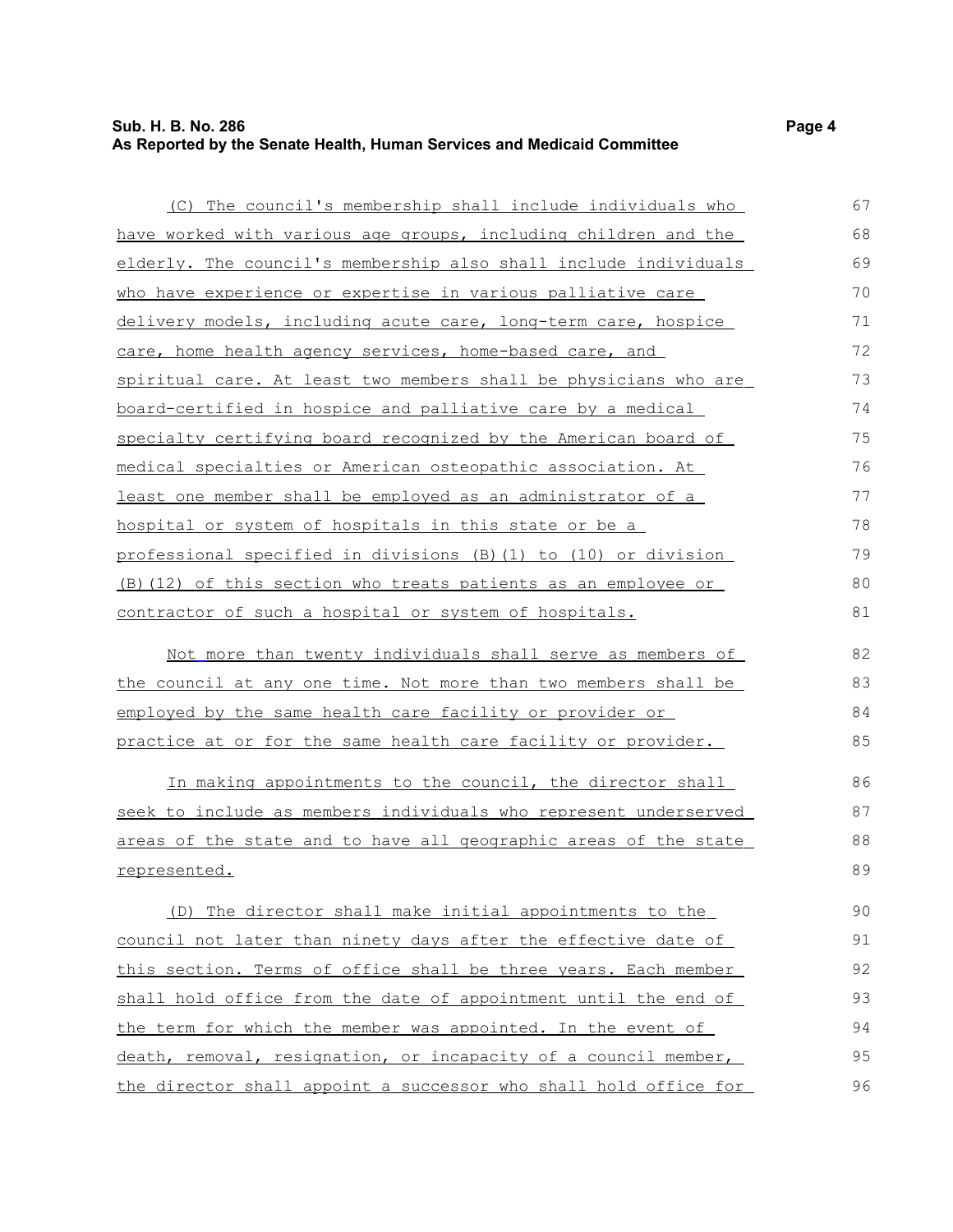## **Sub. H. B. No. 286 Page 5 As Reported by the Senate Health, Human Services and Medicaid Committee**

| the remainder of the term for which the successor's predecessor  | 97  |
|------------------------------------------------------------------|-----|
| was appointed. A member shall continue in office subsequent to   | 98  |
| the expiration date of the member's term until the member's      | 99  |
| successor takes office or until a period of sixty days has       | 100 |
| elapsed, whichever occurs first.                                 | 101 |
| The council shall meet at the call of the director, but          | 102 |
| not less than twice annually. The council shall select annually  | 103 |
| from among its members a chairperson and vice-chairperson, whose | 104 |
| duties shall be established by the council.                      | 105 |
| Each member shall serve without compensation, except to          | 106 |
| the extent that serving on the council is considered part of the | 107 |
| member's regular employment duties.                              | 108 |
| (E) The council shall do all of the following:                   | 109 |
| (1) Consult with and advise the director on matters              | 110 |
| related to the establishment, maintenance, operation, and        | 111 |
| evaluation of palliative care initiatives in this state;         | 112 |
| (2) Consult with the department of health for purposes of        | 113 |
| its implementation of section 3701.361 of the Revised Code;      | 114 |
| (3) Identify national organizations that have established        | 115 |
| standards of practice and best practice models for palliative    | 116 |
| care;                                                            | 117 |
| (4) Identify initiatives established at the national and         | 118 |
| state levels aimed at integrating palliative care into the       | 119 |
| health care system and enhancing the use and development of      | 120 |
| palliative care;                                                 | 121 |
| (5) Establish guidelines for health care facilities and          | 122 |
| providers to use under section 3701.362 of the Revised Code in   | 123 |
| identifying patients and residents who could benefit from        | 124 |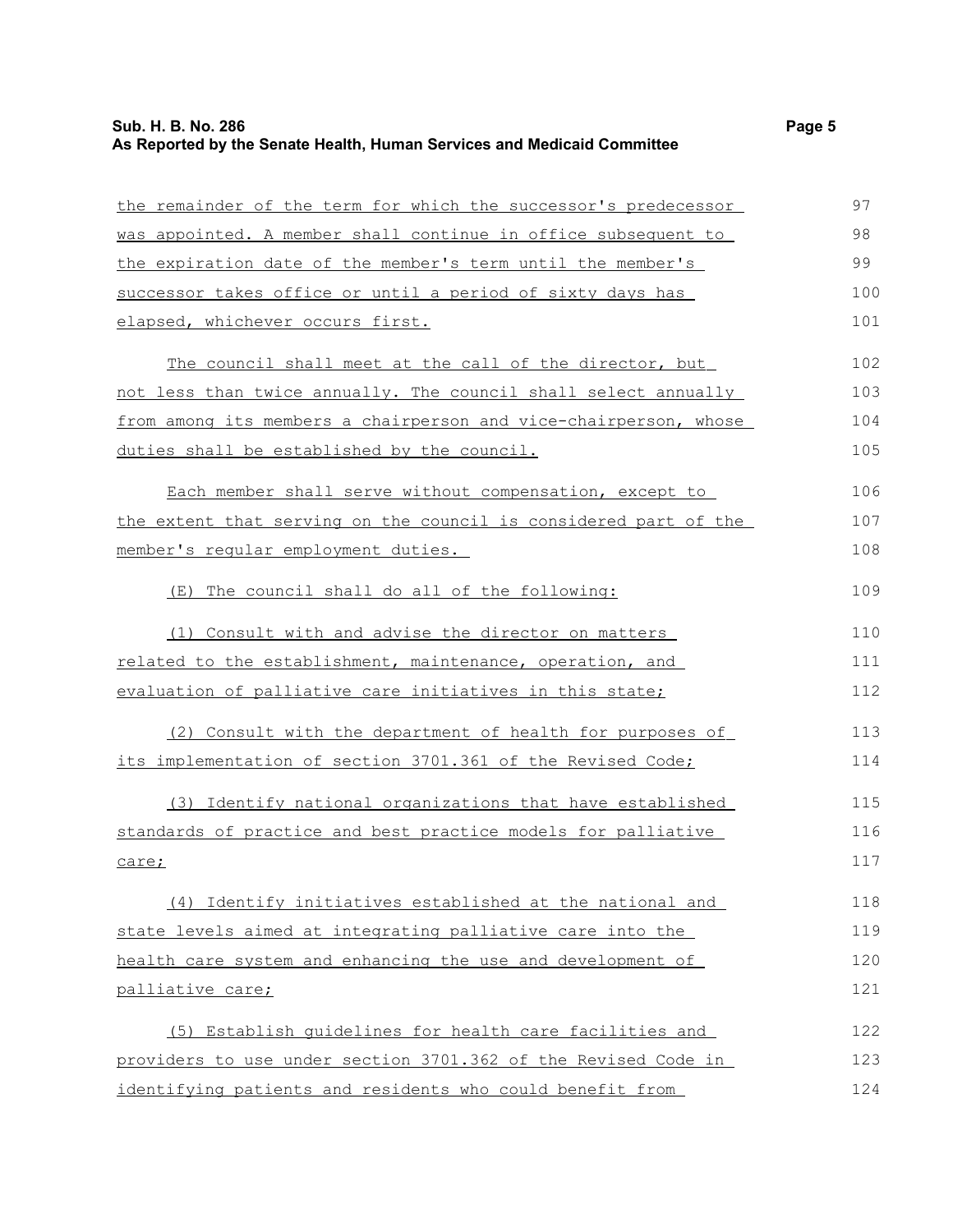| palliative care;                                                 | 125 |
|------------------------------------------------------------------|-----|
| (6) On or before December 31 of each year, prepare and           | 126 |
| submit to the governor, general assembly, director of health,    | 127 |
| director of aging, superintendent of insurance, medicaid         | 128 |
| director, and executive director of the office of health         | 129 |
| transformation a report of recommendations for improving the     | 130 |
| provision of palliative care in this state.                      | 131 |
| The council shall submit the report to the general               | 132 |
| assembly in accordance with section 101.68 of the Revised Code.  | 133 |
| (F) The department of health shall provide to the council        | 134 |
| the administrative support necessary to execute its duties. At   | 135 |
| the request of the council, the department shall examine         | 136 |
| potential sources of funding to assist with any duties described | 137 |
| in this section or sections 3701.361 and 3701.362 of the Revised | 138 |
| Code.                                                            | 139 |
| (G) The council is not subject to sections 101.82 to             | 140 |
| 101.87 of the Revised Code.                                      | 141 |
| Sec. 3701.361. The palliative care consumer and                  | 142 |
| professional information and education program is hereby         | 143 |
| established in the department of health. The purpose of the      | 144 |
| program is to maximize the effectiveness of palliative care      | 145 |
| initiatives in this state by ensuring that comprehensive and     | 146 |
| accurate information and education on palliative care is         | 147 |
| available to health care facilities, other health care           | 148 |
| providers, and the public.                                       | 149 |
| The department shall publish on its internet web site            | 150 |
| information on palliative care, including information on         | 151 |
| continuing education opportunities for health care               | 152 |
| professionals; information about palliative care delivery in a   | 153 |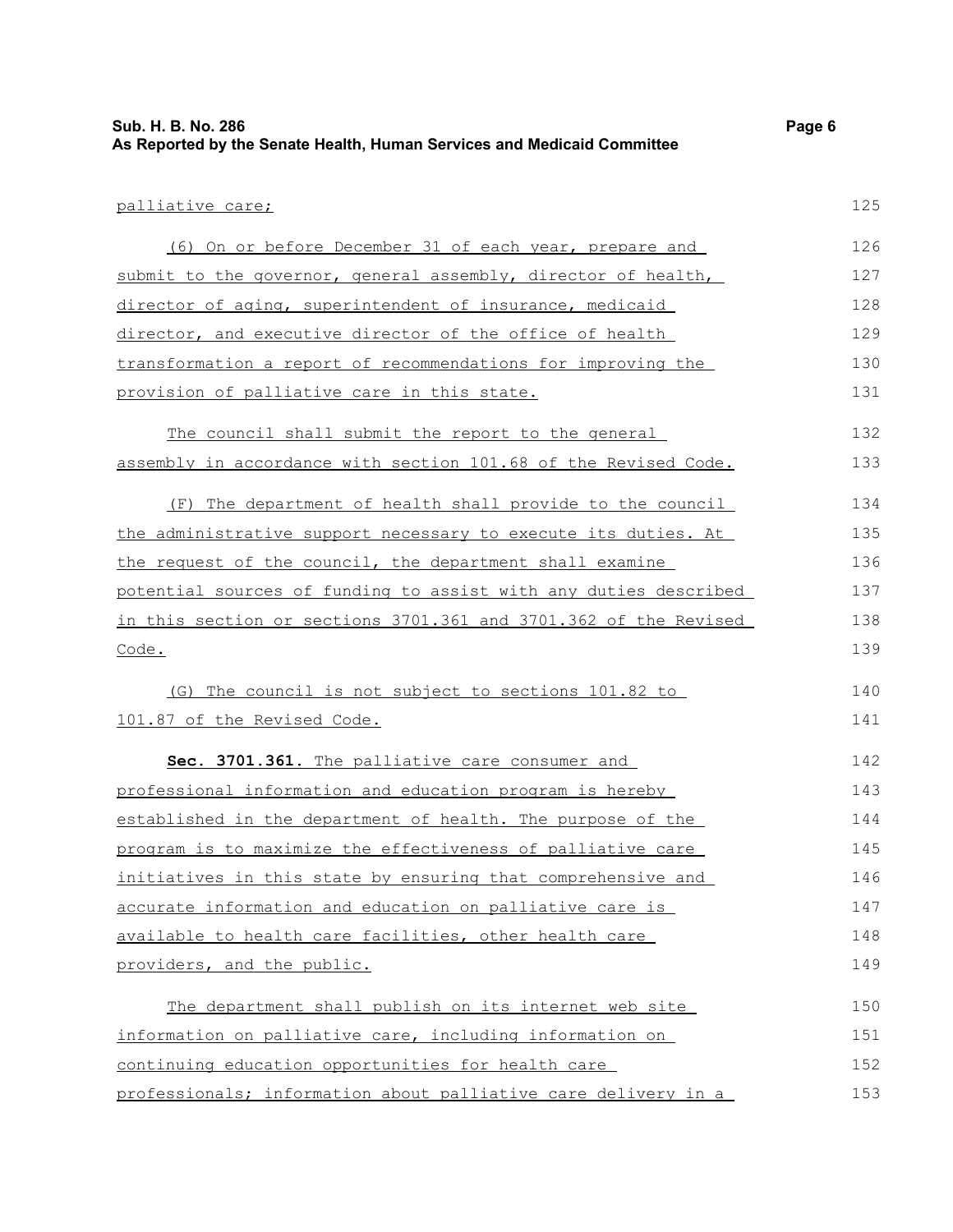## **Sub. H. B. No. 286 Page 7 As Reported by the Senate Health, Human Services and Medicaid Committee**

| patient's home and in primary, secondary, and tertiary         | 154 |
|----------------------------------------------------------------|-----|
| environments; best practices for palliative care delivery; and | 155 |
| consumer educational materials and referral information on     | 156 |
| palliative care, including hospice. The department may develop | 157 |
| and implement other initiatives regarding palliative care and  | 158 |
| education as the department considers appropriate.             | 159 |
| In implementing this section, the department shall consult     | 160 |
| with the palliative care and quality of life interdisciplinary | 161 |
| council created under section 3701.36 of the Revised Code.     | 162 |
| Sec. 3701.362. (A) Each of the health care facilities and      | 163 |
| providers identified in division (B) of this section shall do  | 164 |
| both of the following:                                         | 165 |
| (1) Establish a system for identifying patients or             | 166 |
| residents who could benefit from palliative care;              | 167 |
| (2) Provide information on palliative care to patients and     | 168 |
| residents who could benefit from palliative care.              | 169 |
| (B) Division (A) of this section applies to all of the         | 170 |
| following:                                                     | 171 |
| (1) A hospital registered under section 3701.07 of the         | 172 |
| Revised Code;                                                  | 173 |
| (2) An ambulatory surgical facility, as defined in section     | 174 |
| 3702.30 of the Revised Code;                                   | 175 |
| (3) A nursing home, residential care facility, county          | 176 |
| home, or district home, as defined in section 3721.01 of the   | 177 |
| Revised Code;                                                  | 178 |
| (4) A veterans' home operated under Chapter 5907. of the       | 179 |
| Revised Code;                                                  | 180 |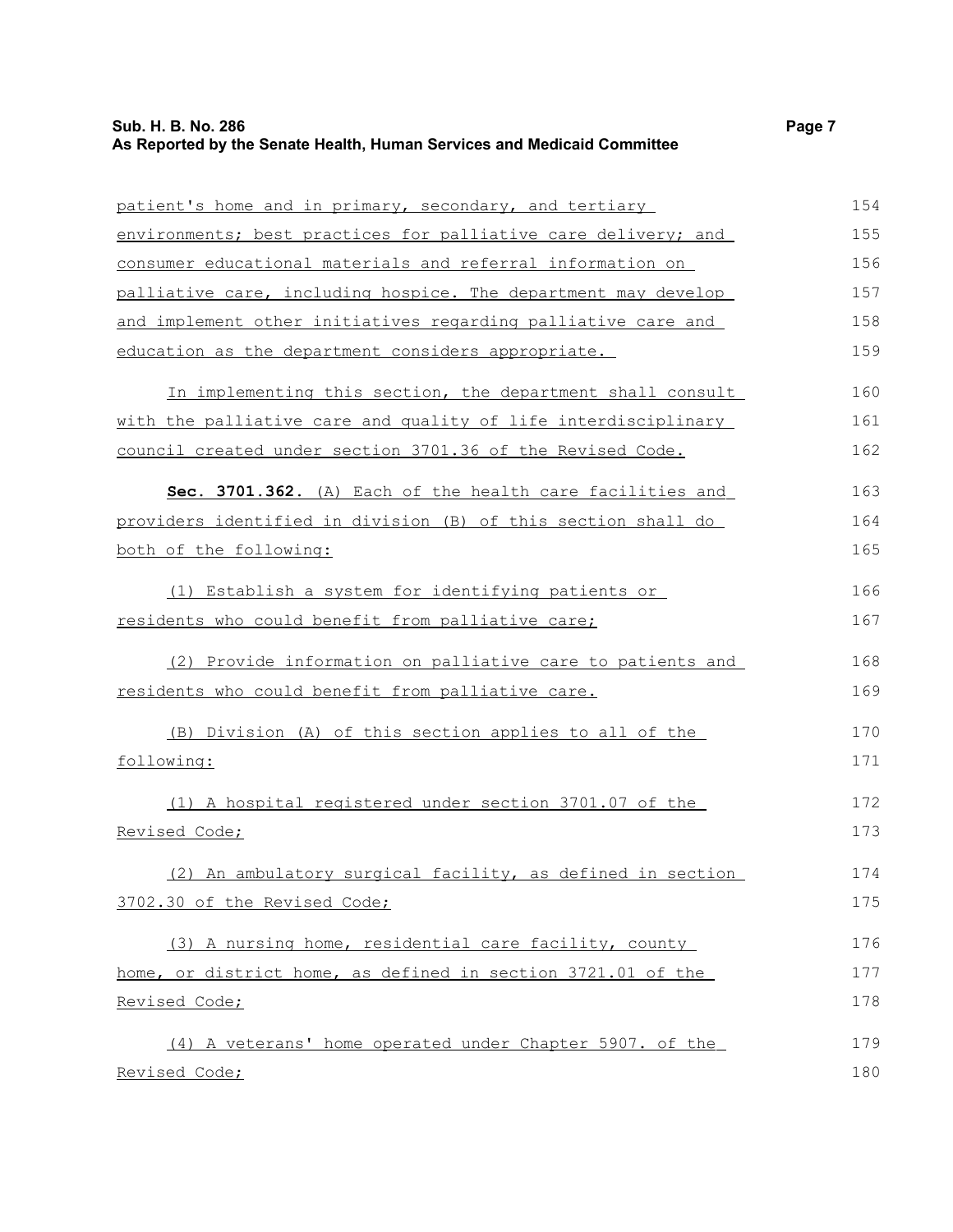#### **Sub. H. B. No. 286 Page 8 As Reported by the Senate Health, Human Services and Medicaid Committee**

| (5) A hospice care program or pediatric respite care             | 181 |
|------------------------------------------------------------------|-----|
| program, as defined in section 3712.01 of the Revised Code;      | 182 |
| (6) A home health agency, as defined in section 3701.881         | 183 |
|                                                                  |     |
| of the Revised Code.                                             | 184 |
| Sec. 3702.51. As used in sections 3702.51 to 3702.62 of          | 185 |
| the Revised Code:                                                | 186 |
|                                                                  |     |
| (A) "Applicant" means any person that submits an                 | 187 |
| application for a certificate of need and who is designated in   | 188 |
| the application as the applicant.                                | 189 |
|                                                                  |     |
| (B) "Person" means any individual, corporation, business         | 190 |
| trust, estate, firm, partnership, association, joint stock       | 191 |
| company, insurance company, government unit, or other entity.    | 192 |
| (C) "Certificate of need" means a written approval granted       | 193 |
| by the director of health to an applicant to authorize           | 194 |
|                                                                  |     |
| conducting a reviewable activity.                                | 195 |
| (D) "Service area" means the current and projected primary       | 196 |
| and secondary service areas to which the long-term care facility | 197 |
| is, or will be, providing long-term care services.               | 198 |
|                                                                  |     |
| (E) "Primary service area" means the geographic region,          | 199 |

(E) "Primary service area" means the geographic region, usually comprised of the Ohio zip code in which the long-term care facility is located and contiguous zip codes, from which approximately seventy-five to eighty per cent of the facility's residents currently originate or are expected to originate. 200 201 202 203

(F) "Secondary service area" means the geographic region, usually comprised of Ohio zip codes not included in the primary service area, excluding isolated exceptions, from which the facility's remaining residents currently originate or are expected to originate. 204 205 206 207 208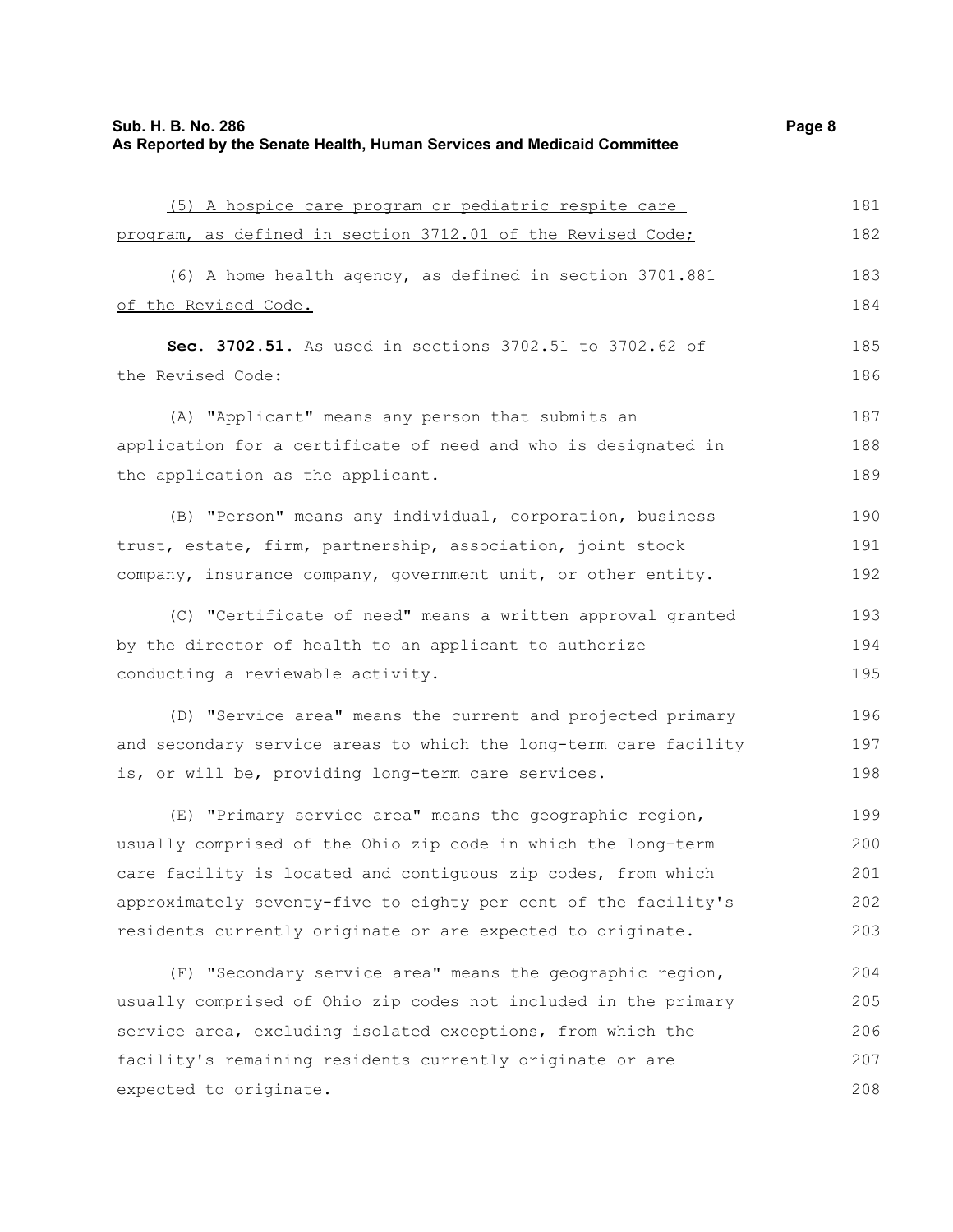#### **Sub. H. B. No. 286 Page 9 As Reported by the Senate Health, Human Services and Medicaid Committee**

(G) "Third-party payer" means a health insuring corporation licensed under Chapter 1751. of the Revised Code, a health maintenance organization as defined in division (I) of this section, an insurance company that issues sickness and accident insurance in conformity with Chapter 3923. of the Revised Code, a state-financed health insurance program under Chapter 3701. or 4123. of the Revised Code, the medicaid program, or any self-insurance plan. 209 210 211 212 213 214 215 216

(H) "Government unit" means the state and any county, municipal corporation, township, or other political subdivision of the state, or any department, division, board, or other agency of the state or a political subdivision. 217 218 219 220

(I) "Health maintenance organization" means a public or private organization organized under the law of any state that is qualified under section 1310(d) of Title XIII of the "Public Health Service Act," 87 Stat. 931 (1973), 42 U.S.C. 300e-9.

(J) "Existing long-term care facility" means either of the following:

(1) A long-term care facility that is licensed or otherwise authorized to operate in this state in accordance with applicable law, including a county home or a county nursing home that is certified under Title XVIII or Title XIX of the "Social Security Act," 49 Stat. 620 (1935), 42 U.S.C. 301, as amended, is staffed and equipped to provide long-term care services, and is actively providing long-term care services; 227 228 229 230 231 232 233

(2) A long-term care facility that is licensed or otherwise authorized to operate in this state in accordance with applicable law, including a county home or a county nursing home that is certified under Title XVIII or Title XIX of the "Social 234 235 236 237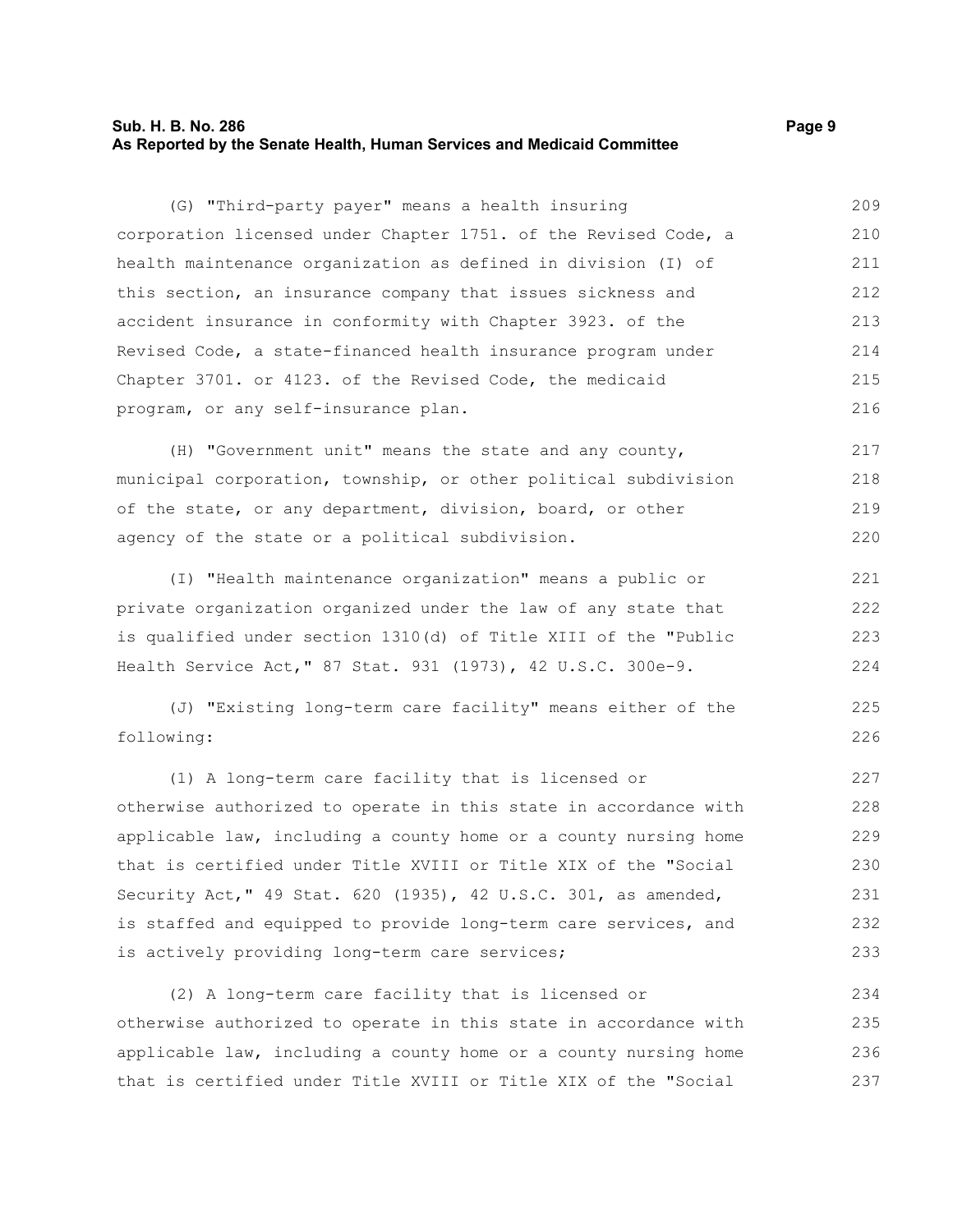#### **Sub. H. B. No. 286 Page 10 As Reported by the Senate Health, Human Services and Medicaid Committee**

Security Act," 49 Stat. 620 (1935), 42 U.S.C. 301, as amended, or that has beds registered under section 3701.07 of the Revised Code as skilled nursing beds or long-term care beds and has provided long-term care services for at least three hundred sixty-five consecutive days within the twenty-four months immediately preceding the date a certificate of need application is filed with the director of health. 238 239 240 241 242 243 244

(K) "State" means the state of Ohio, including, but not limited to, the general assembly, the supreme court, the offices of all elected state officers, and all departments, boards, offices, commissions, agencies, institutions, and other instrumentalities of the state of Ohio. "State" does not include political subdivisions. 245 246 247 248 249 250

(L) "Political subdivision" means a municipal corporation, township, county, school district, and all other bodies corporate and politic responsible for governmental activities only in geographic areas smaller than that of the state to which the sovereign immunity of the state attaches. 251 252 253 254 255

(M) "Affected person" means:

(1) An applicant for a certificate of need, including an applicant whose application was reviewed comparatively with the application in question;

(2) The person that requested the reviewability ruling in question; 260 261

(3) Any person that resides or regularly uses long-term care facilities within the service area served or to be served by the long-term care services that would be provided under the certificate of need or reviewability ruling in question; 262 263 264 265

(4) Any long-term care facility that is located in the

256

257 258 259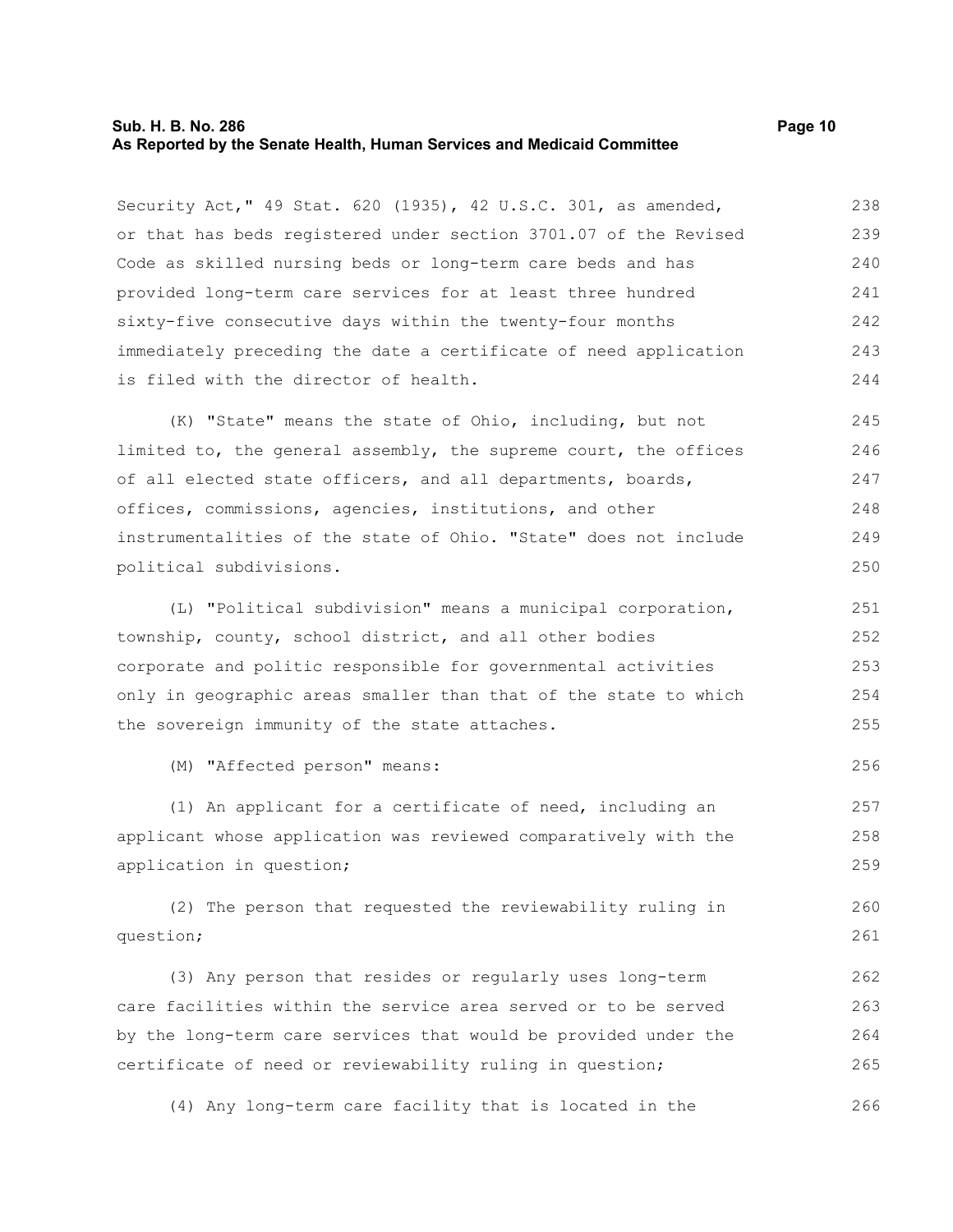| service area where the long-term care services would be provided | 267 |
|------------------------------------------------------------------|-----|
| under the certificate of need or reviewability ruling in         | 268 |
| question;                                                        | 269 |
| (5) Third-party payers that reimburse long-term care             | 270 |
| facilities for services in the service area where the long-term  | 271 |
| care services would be provided under the certificate of need or | 272 |
| reviewability ruling in question.                                | 273 |
| (N) "Long-term care facility" means, except as provided in       | 274 |
| section 3702.594 of the Revised Code, any of the following:      | 275 |
| (1) A nursing home licensed under section 3721.02 of the         | 276 |
| Revised Code or by a political subdivision certified under       | 277 |
| section 3721.09 of the Revised Code;                             | 278 |
| (2) The portion of any facility, including a county home         | 279 |
| or county nursing home, that is certified as a skilled nursing   | 280 |
| facility or a nursing facility under Title XVIII or XIX of the   | 281 |
| "Social Security Act";                                           | 282 |
| (3) The portion of any hospital that contains beds               | 283 |
| registered under section 3701.07 of the Revised Code as skilled  | 284 |
| nursing beds or long-term care beds.                             | 285 |
| (0) "Long-term care bed" or "bed" means a bed that is            | 286 |
| categorized as one of the following:                             | 287 |
| (1) A bed that is located in a facility that is a nursing        | 288 |
| home licensed under section 3721.02 of the Revised Code or a     | 289 |
| facility licensed by a political subdivision certified under     | 290 |
| section 3721.09 of the Revised Code and is included in the       | 291 |
| authorized maximum licensed capacity of the facility;            | 292 |
| (2) A bed that is located in the portion of any facility,        | 293 |
| including a county home or county nursing home, that is          | 294 |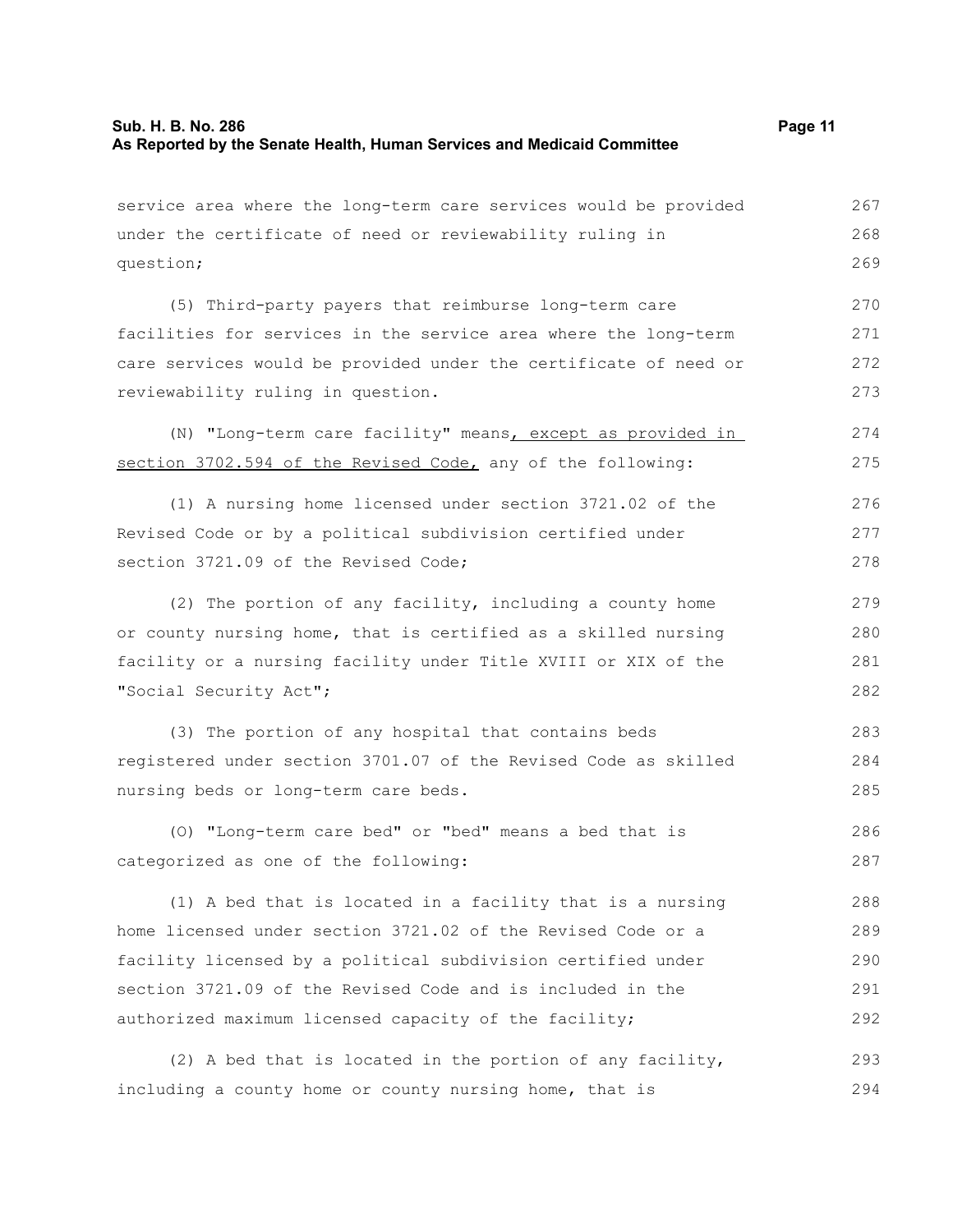certified as a skilled nursing facility under the medicare program or a nursing facility under the medicaid program and is included in the authorized maximum certified capacity of that portion of the facility; 295 296 297 298

(3) A bed that is registered under section 3701.07 of the Revised Code as a skilled nursing bed, a long-term care bed, or a special skilled nursing bed;

(4) A bed in a county home or county nursing home that has been certified under section 5155.38 of the Revised Code as having been in operation on July 1, 1993, and is eligible for licensure as a nursing home bed; 302 303 304 305

(5) A bed held as an approved bed under a certificate of need approved by the director.

A bed cannot simultaneously be both a bed described in division  $(0)(1)$ ,  $(2)$ ,  $(3)$ , or  $(4)$  of this section and a bed described in division (O)(5) of this section. 308 309 310

(P) "Reviewability ruling" means a ruling issued by the director of health under division (A) of section 3702.52 of the Revised Code as to whether a particular proposed project is or is not a reviewable activity. 311 312 313 314

(Q) "County nursing home" has the same meaning as in section 5155.31 of the Revised Code. 315 316

(R) "Principal participant" means both of the following: 317

(1) A person who has an ownership or controlling interest of at least five per cent in an applicant, in a long-term care facility that is the subject of an application for a certificate of need, or in the owner or operator of the applicant or such a facility; 318 319 320 321 322

299 300 301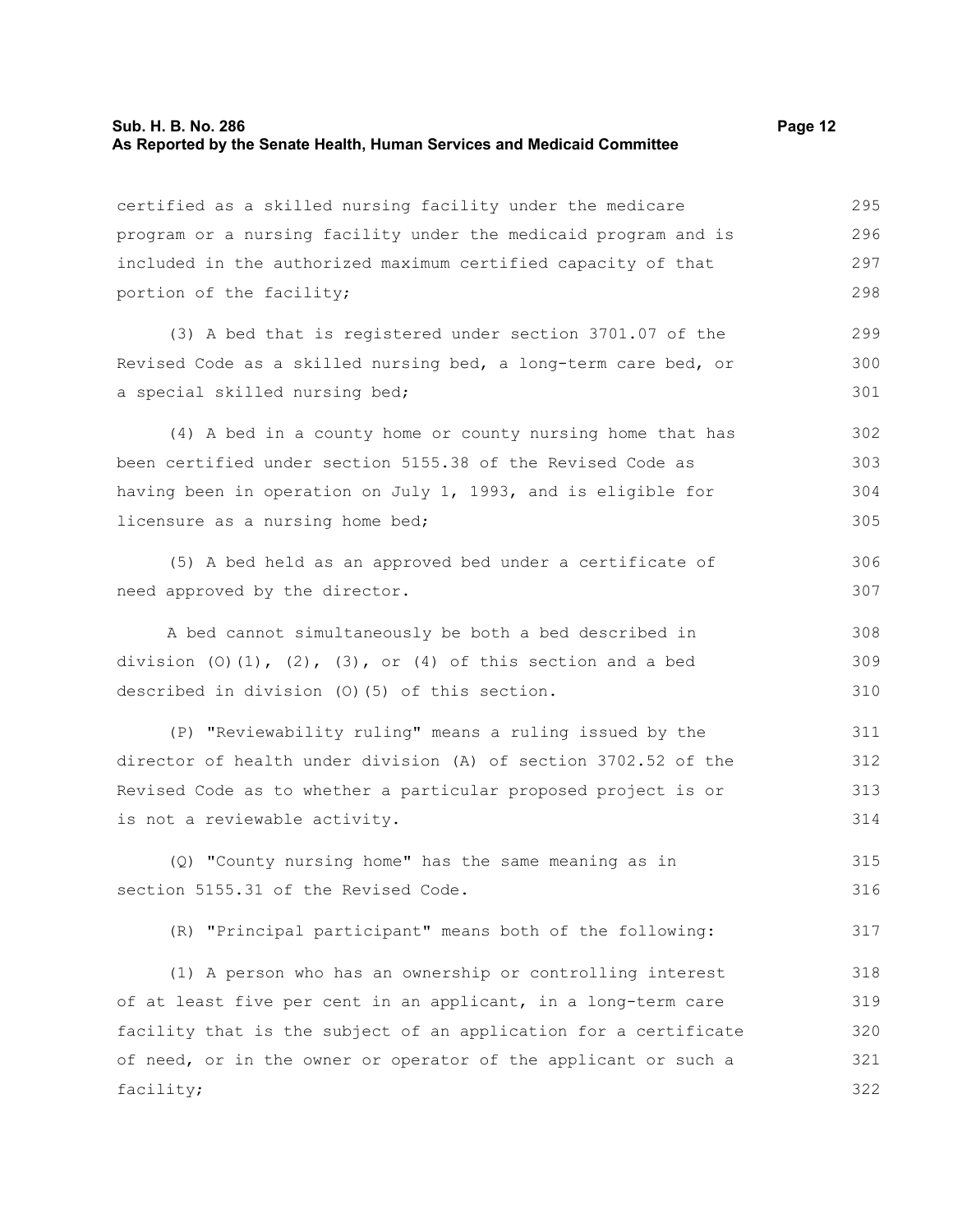#### **Sub. H. B. No. 286 Page 13 As Reported by the Senate Health, Human Services and Medicaid Committee**

(2) An officer, director, trustee, or general partner of an applicant, of a long-term care facility that is the subject of an application for a certificate of need, or of the owner or operator of the applicant or such a facility. 323 324 325 326

(S) "Actual harm but not immediate jeopardy deficiency" means a deficiency that, under 42 C.F.R. 488.404, either constitutes a pattern of deficiencies resulting in actual harm that is not immediate jeopardy or represents widespread deficiencies resulting in actual harm that is not immediate jeopardy. 327 328 329 330 331 332

(T) "Immediate jeopardy deficiency" means a deficiency that, under 42 C.F.R. 488.404, either constitutes a pattern of deficiencies resulting in immediate jeopardy to resident health or safety or represents widespread deficiencies resulting in immediate jeopardy to resident health or safety. 333 334 335 336 337

(U) "Existing bed" or "existing long-term care bed" means a bed from an existing long-term care facility, a bed described in division (O)(5) of this section, or a bed correctly reported as a long-term care bed pursuant to section 5155.38 of the Revised Code. 338 339 340 341 342

**Sec. 3702.594.** (A) The As used in this section, "long-term care facility" means either of the following: 343 344

(1) A nursing home licensed under section 3721.02 of the Revised Code or by a political subdivision certified under section 3721.09 of the Revised Code; 345 346 347

(2) The portion of any facility, including a county home or county nursing home, that is certified as a skilled nursing facility under the medicare program, Title XVIII of the "Social Security Act," 42 U.S.C. 1395, as amended, or as a nursing 348 349 350 351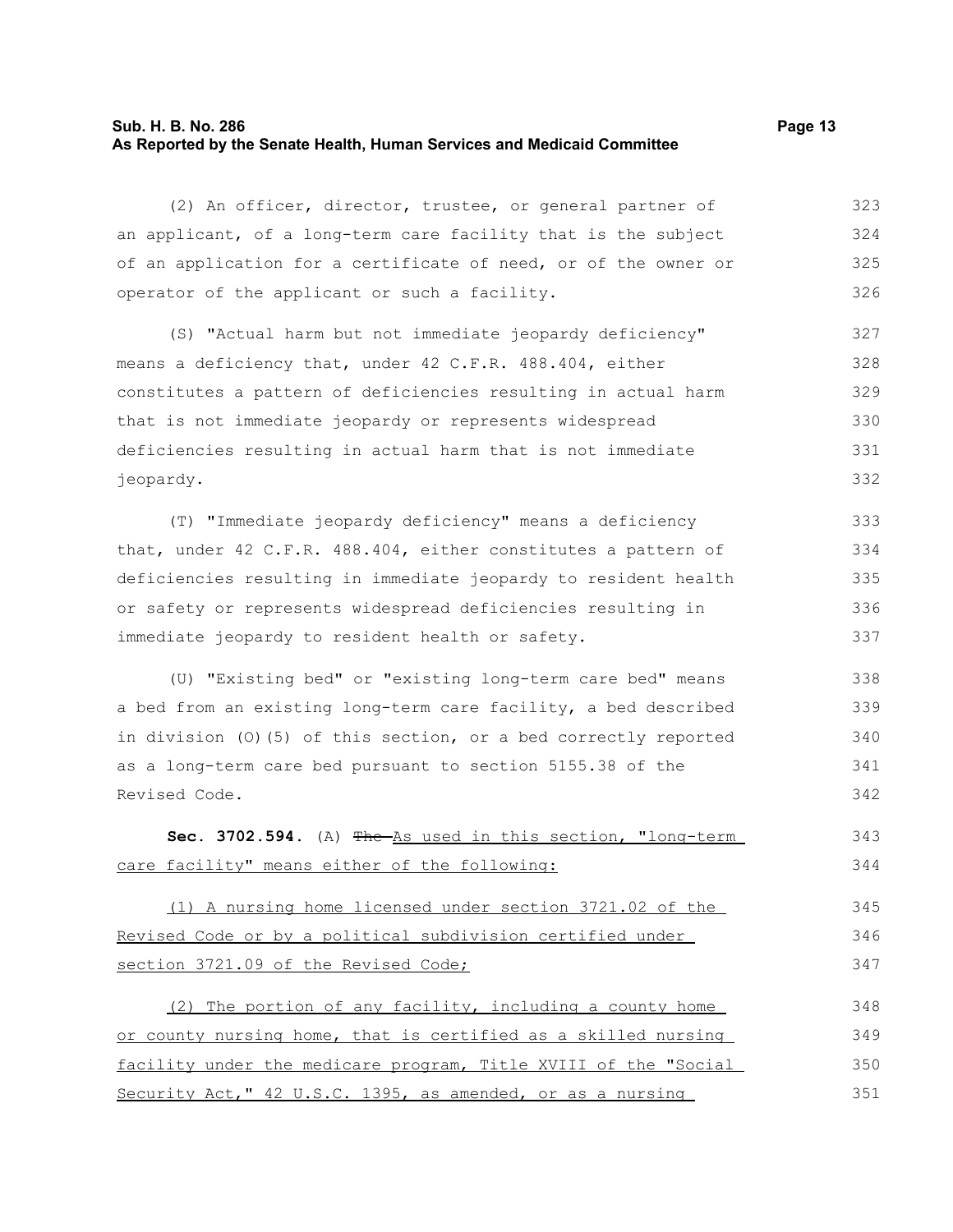| facility under the medicaid program, Title XIX of the "Social              | 352 |
|----------------------------------------------------------------------------|-----|
| Security Act, " 42 U.S.C. 1396, as amended.                                | 353 |
| (B) Subject to division (C) of this section, the director                  | 354 |
| of health shall accept, for review under section 3702.52 of the            | 355 |
| Revised Code, certificate of need applications for an increase             | 356 |
| in beds in an existing nursing home-long-term care facility if             | 357 |
| all of the following conditions are met:                                   | 358 |
| (1) The proposed increase is attributable solely to a                      | 359 |
| relocation of <del>licensed nursing home long-term care</del> beds from an | 360 |
| existing nursing home-long-term care facility to another                   | 361 |
| existing nursing home-long-term care facility located in a                 | 362 |
| county that is contiguous to the county from which the beds are            | 363 |
| to be relocated;                                                           | 364 |
| (2) Not more than a total of thirty nursing home-beds are                  | 365 |
| proposed for relocation to the same existing nursing home long-            | 366 |
| term care facility, regardless of the number of applications               | 367 |
| filed. Once the cumulative total of beds relocated under this              | 368 |
| section to a nursing home reaches thirty, no further-                      | 369 |
| applications under this section will be accepted until the-                | 370 |
| period of monitoring specified in division (E) of section-                 | 371 |
| 3702.52 of the Revised Code of the most recent reviewable                  | 372 |
| activity implemented under this section has expired;                       | 373 |
| (3) After the proposed relocation, there will be existing                  | 374 |
| nursing home-beds remaining in the county from which the beds              | 375 |
| are relocated <del>;</del>                                                 | 376 |
| (4) The beds are proposed to be licensed as nursing home-                  | 377 |
| beds under Chapter 3721. of the Revised Code.                              | 378 |
| $\frac{1}{2}$ (C) The director shall accept applications described         | 379 |
| in division $(A)$ (B) of this section at any time, except that             | 380 |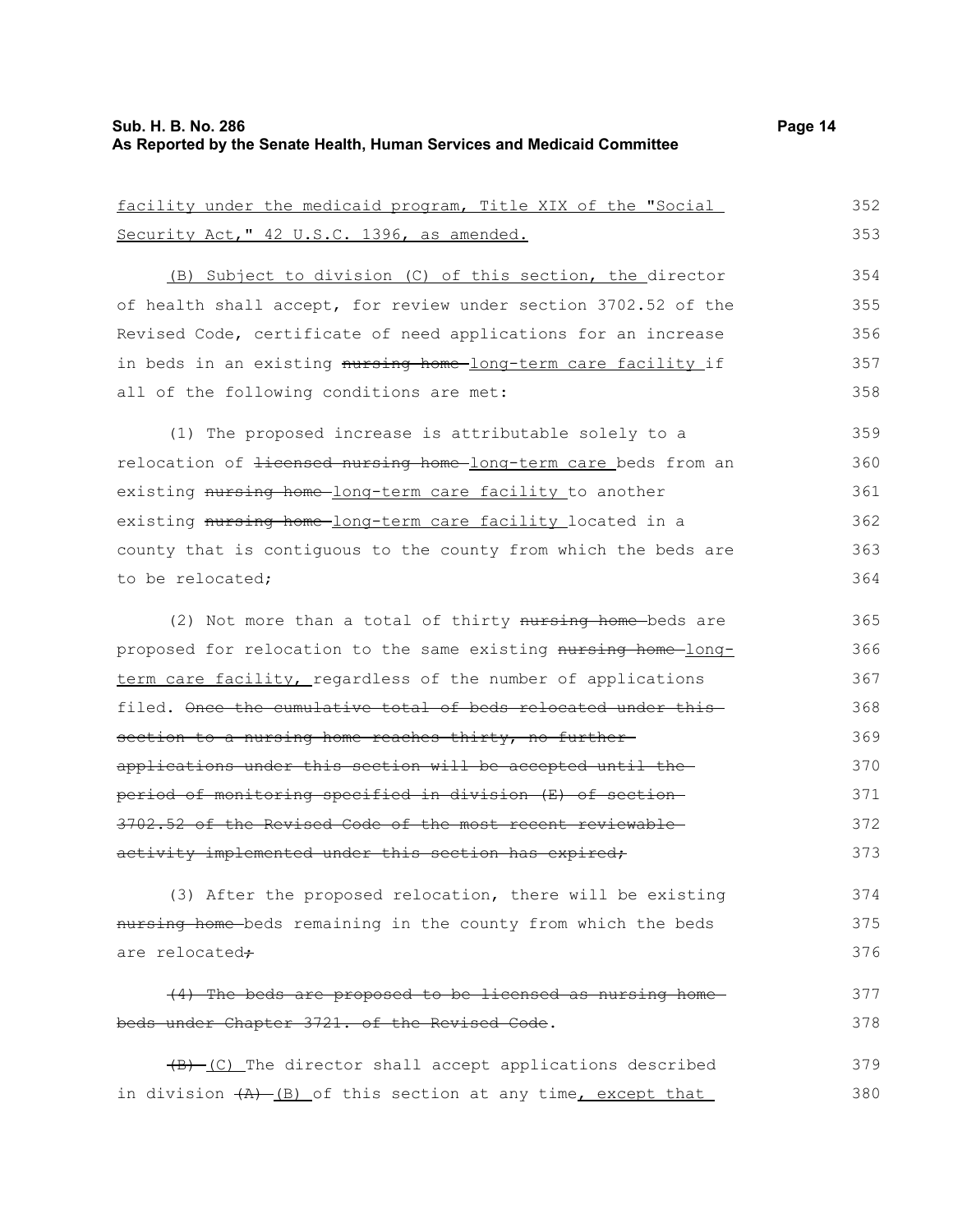#### **Sub. H. B. No. 286 Page 15 As Reported by the Senate Health, Human Services and Medicaid Committee**

| once the cumulative total of beds relocated under this section                                             |
|------------------------------------------------------------------------------------------------------------|
| reaches thirty, no further applications shall be accepted until                                            |
| the period of monitoring specified in division (E) of section                                              |
| 3702.52 of Revised Code of the most recent reviewable activity                                             |
| implemented under this section has expired.                                                                |
| Sec. 3712.01. As used in this chapter:                                                                     |
| (A) "Hospice care program" means a coordinated program of                                                  |
| home, outpatient, and inpatient care and services that is                                                  |
| operated by a person or public agency and that provides the                                                |
| $\sim$ 11 $\sim$ 12 $\sim$ 12 $\sim$ 12 $\sim$ 12 $\sim$ 12 $\sim$ 12 $\sim$ 12 $\sim$ 12 $\sim$ 12 $\sim$ |

operated by a pers following care and services to hospice patients, including services as indicated below to hospice patients' families, through a medically directed interdisciplinary team, under interdisciplinary plans of care established pursuant to section 3712.06 of the Revised Code, in order to meet the physical, psychological, social, spiritual, and other special needs that

are experienced during the final stages of illness, dying, and bereavement: 396 397

```
(1) Nursing care by or under the supervision of a
registered nurse;
                                                                             398
                                                                             399
```
(2) Physical, occupational, or speech or language therapy, unless waived by the department of health pursuant to rules adopted under division (A) of section 3712.03 of the Revised Code; 400 401 402 403

```
(3) Medical social services by a social worker under the
direction of a physician;
                                                                            404
                                                                            405
```
(4) Services of a home health aide;

(5) Medical supplies, including drugs and biologicals, and the use of medical appliances; 407 408

386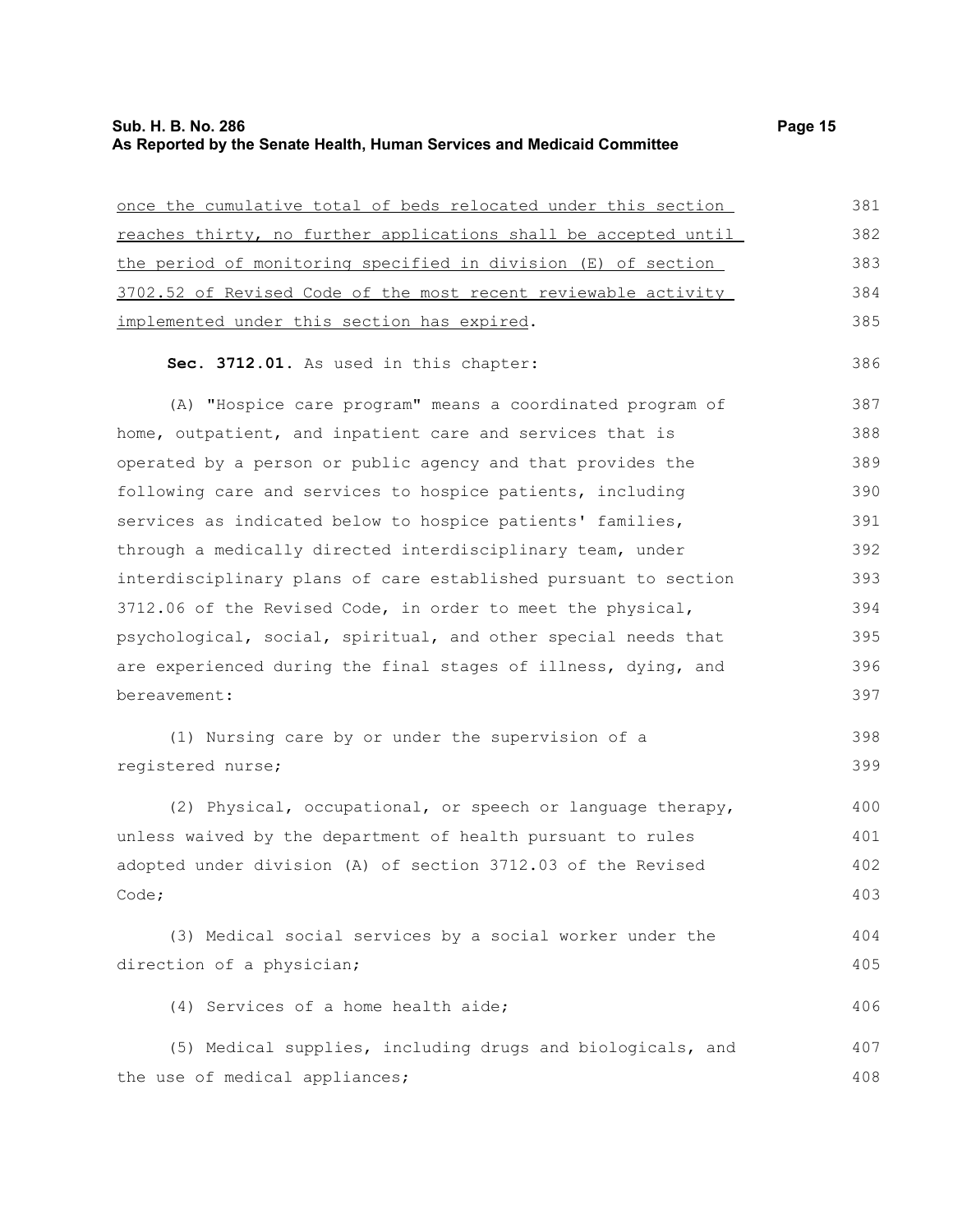| Sub. H. B. No. 286<br>As Reported by the Senate Health, Human Services and Medicaid Committee | Page 16 |
|-----------------------------------------------------------------------------------------------|---------|
| (6) Physician's services;                                                                     | 409     |
| (7) Short-term inpatient care, including both palliative                                      | 410     |
| and respite care and procedures;                                                              | 411     |
| (8) Counseling for hospice patients and hospice patients'                                     | 412     |
| families;                                                                                     | 413     |
| (9) Services of volunteers under the direction of the                                         | 414     |
| provider of the hospice care program;                                                         | 415     |
| (10) Bereavement services for hospice patients' families.                                     | 416     |
| "Hospice care program" does not include a pediatric                                           | 417     |
| respite care program.                                                                         | 418     |
| (B) "Hospice patient" means a patient, other than a                                           | 419     |
| pediatric respite care patient, who has been diagnosed as                                     | 420     |
| terminally ill, has an anticipated life expectancy of six months                              | 421     |
| or less, and has voluntarily requested and is receiving care                                  | 422     |
| from a person or public agency licensed under this chapter to                                 | 423     |
| provide a hospice care program.                                                               | 424     |
| (C) "Hospice patient's family" means a hospice patient's                                      | 425     |
| immediate family members, including a spouse, brother, sister,                                | 426     |
| child, or parent, and any other relative or individual who has                                | 427     |
| significant personal ties to the patient and who is designated                                | 428     |
| as a member of the patient's family by mutual agreement of the                                | 429     |
| patient, the relative or individual, and the patient's                                        | 430     |
| interdisciplinary team.                                                                       | 431     |
| (D) "Interdisciplinary team" means a working unit composed                                    | 432     |
| of professional and lay persons that includes at least a                                      | 433     |
| physician, a registered nurse, a social worker, a member of the                               | 434     |

(E) "Palliative care" means treatment specialized care for 436

435

clergy or a counselor, and a volunteer.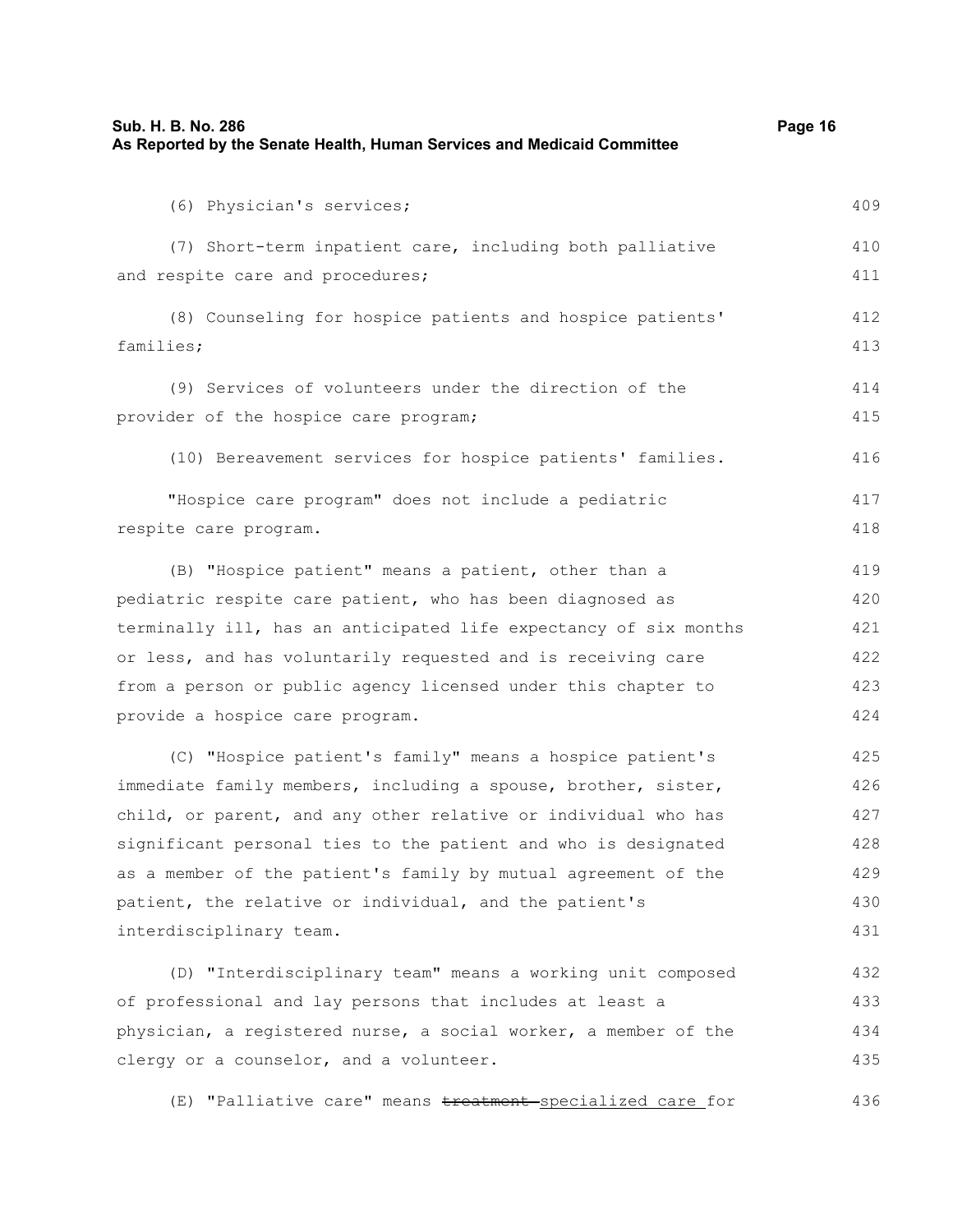### **Sub. H. B. No. 286 Page 17 As Reported by the Senate Health, Human Services and Medicaid Committee**

| a patient of any age who has been diagnosed with a serious or     | 437 |
|-------------------------------------------------------------------|-----|
| life-threatening illness-directed at controlling pain, relieving- | 438 |
| other symptoms, and enhancing the quality of life of the patient  | 439 |
| and the patient's family rather than treatment for the purpose-   | 440 |
| of cure that is provided at any stage of the illness by an        | 441 |
| interdisciplinary team working in consultation with other health  | 442 |
| care professionals, including those who may be seeking to cure    | 443 |
| the illness, and that aims to do all of the following:            | 444 |
| (1) Relieve the symptoms, stress, and suffering resulting         | 445 |
| from the illness;                                                 | 446 |
| (2) Improve the quality of life of the patient and the            | 447 |
| patient's family;                                                 | 448 |
| (3) Address the patient's physical, emotional, social, and        | 449 |
| spiritual needs;                                                  | 450 |
| (4) Facilitate patient autonomy, access to information,           | 451 |
| and medical decision making.                                      | 452 |
| Nothing in this section shall be interpreted to mean that         | 453 |
| palliative care can be provided only as a component of a hospice- | 454 |
| eare program or pediatric respite care program.                   | 455 |
| (F) "Physician" means a person authorized under Chapter           | 456 |
| 4731. of the Revised Code to practice medicine and surgery or     | 457 |
| osteopathic medicine and surgery.                                 | 458 |
| (G) "Attending physician" means the physician identified          | 459 |
| by the hospice patient, pediatric respite care patient, hospice   | 460 |
| patient's family, or pediatric respite care patient's family as   | 461 |
| having primary responsibility for the medical care of the         | 462 |
| hospice patient or pediatric respite care patient.                | 463 |
| (H) "Registered nurse" means a person registered under            | 464 |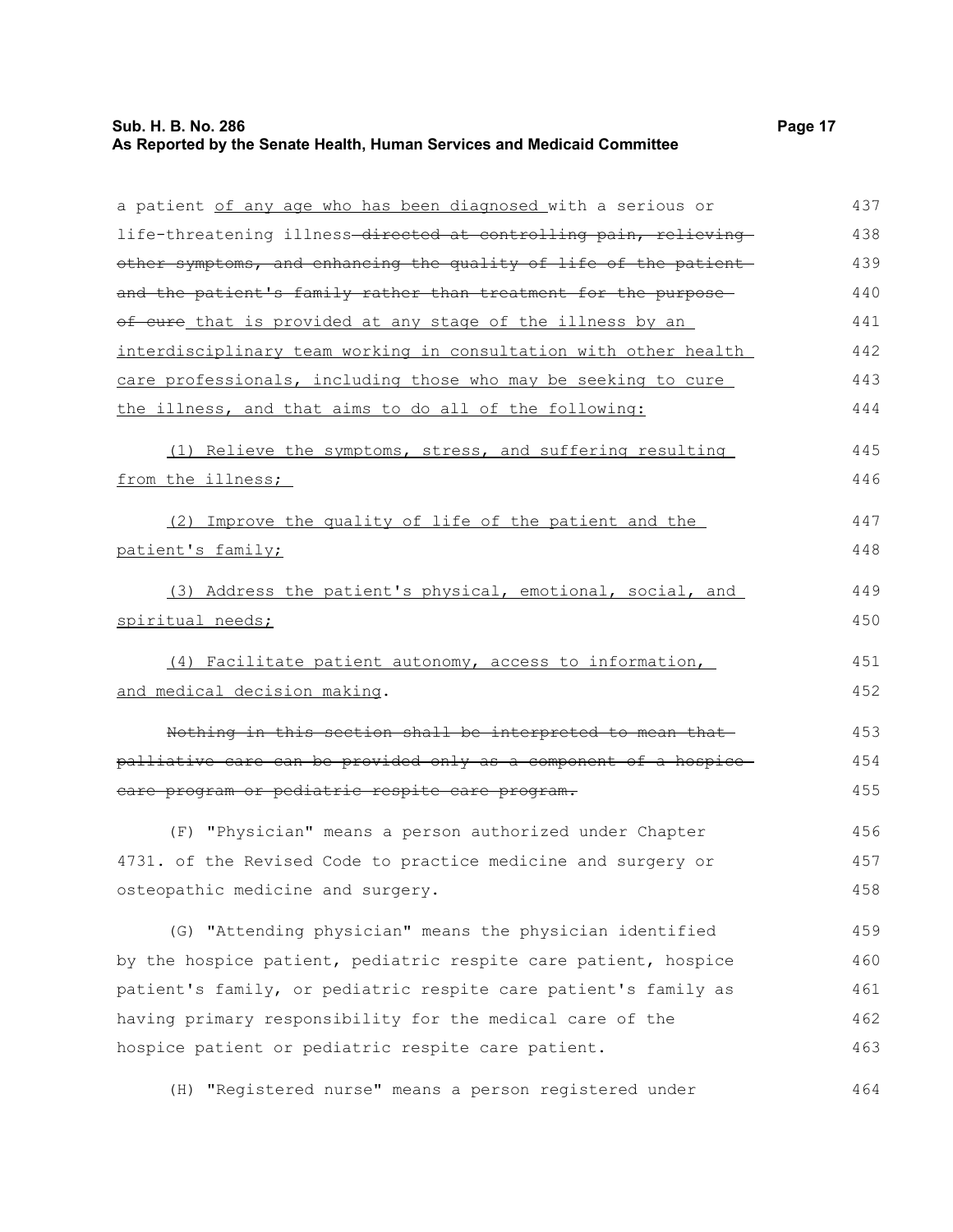| Chapter 4723. of the Revised Code to practice professional       | 465 |
|------------------------------------------------------------------|-----|
| nursing.                                                         | 466 |
| (I) "Social worker" means a person licensed under Chapter        | 467 |
| 4757. of the Revised Code to practice as a social worker or      | 468 |
| independent social worker.                                       | 469 |
| (J) "Pediatric respite care program" means a program             | 470 |
| operated by a person or public agency that provides inpatient    | 471 |
| respite care and related services, including all of the          | 472 |
| following services, only to pediatric respite care patients and, | 473 |
| as indicated below, pediatric respite care patients' families,   | 474 |
| in order to meet the physical, psychological, social, spiritual, | 475 |
| and other special needs that are experienced during or leading   | 476 |
| up to the final stages of illness, dying, and bereavement:       | 477 |
| (1) Short-term inpatient care, including both palliative         | 478 |
| and respite care and procedures;                                 | 479 |
| (2) Nursing care by or under the supervision of a                | 480 |
| registered nurse;                                                | 481 |
| (3) Physician's services;                                        | 482 |
| (4) Medical social services by a social worker under the         | 483 |
| direction of a physician;                                        | 484 |
| (5) Medical supplies, including drugs and biologicals, and       | 485 |
| the use of medical appliances;                                   | 486 |
| (6) Counseling for pediatric respite care patients and           | 487 |
| pediatric respite care patients' families;                       | 488 |
| (7) Bereavement services for respite care patients'              | 489 |
| families.                                                        | 490 |
| "Pediatric respite care program" does not include a              | 491 |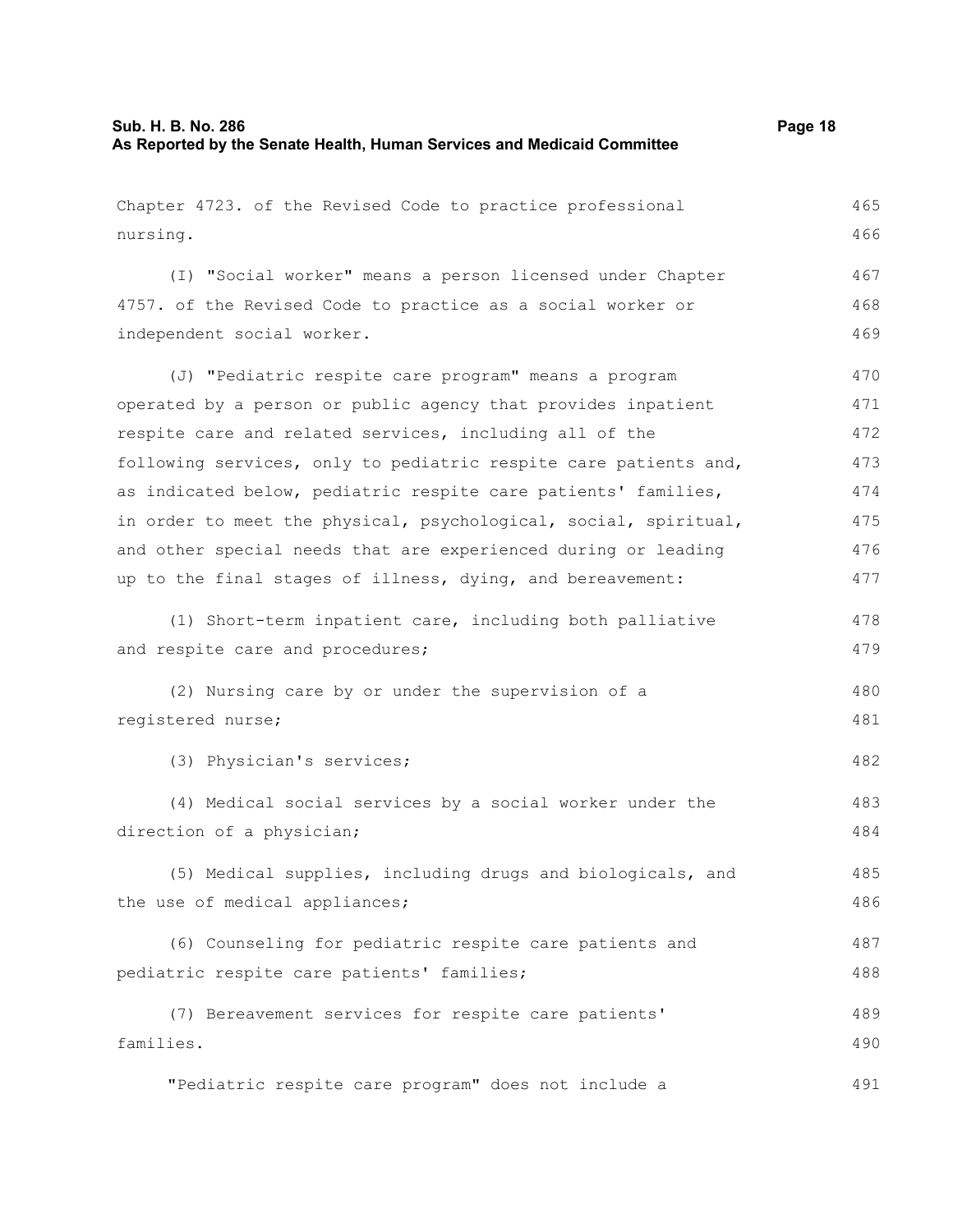492

(K) "Pediatric respite care patient" means a patient, other than a hospice patient, who is less than twenty-seven years of age and to whom all of the following conditions apply: 493 494 495

(1) The patient has been diagnosed with a disease or condition that is life-threatening and is expected to shorten the life expectancy that would have applied to the patient absent the patient's diagnosis, regardless of whether the patient is terminally ill. 496 497 498 499 500

(2) The diagnosis described in division (K)(1) of this section occurred while the patient was less than eighteen years of age. 501 502 503

(3) The patient has voluntarily requested and is receiving care from a person or public agency licensed under this chapter to provide a pediatric respite care program. 504 505 506

(L) "Pediatric respite care patient's family" means a pediatric respite care patient's family members, including a spouse, brother, sister, child, or parent, and any other relative or individual who has significant personal ties to the patient and who is designated as a member of the patient's family by mutual agreement of the patient, the relative or individual, and the patient's interdisciplinary team. 507 508 509 510 511 512 513

 **Sec. 3712.10.** (A) In addition to providing palliative care to hospice patients, a hospice care program may provide palliative care in an inpatient facility or unit operated by the program to patients who are not hospice patients, but only if the care is provided to each patient on a short-term basis and the care is medically necessary for the patient receiving the care. 514 515 516 517 518 519 520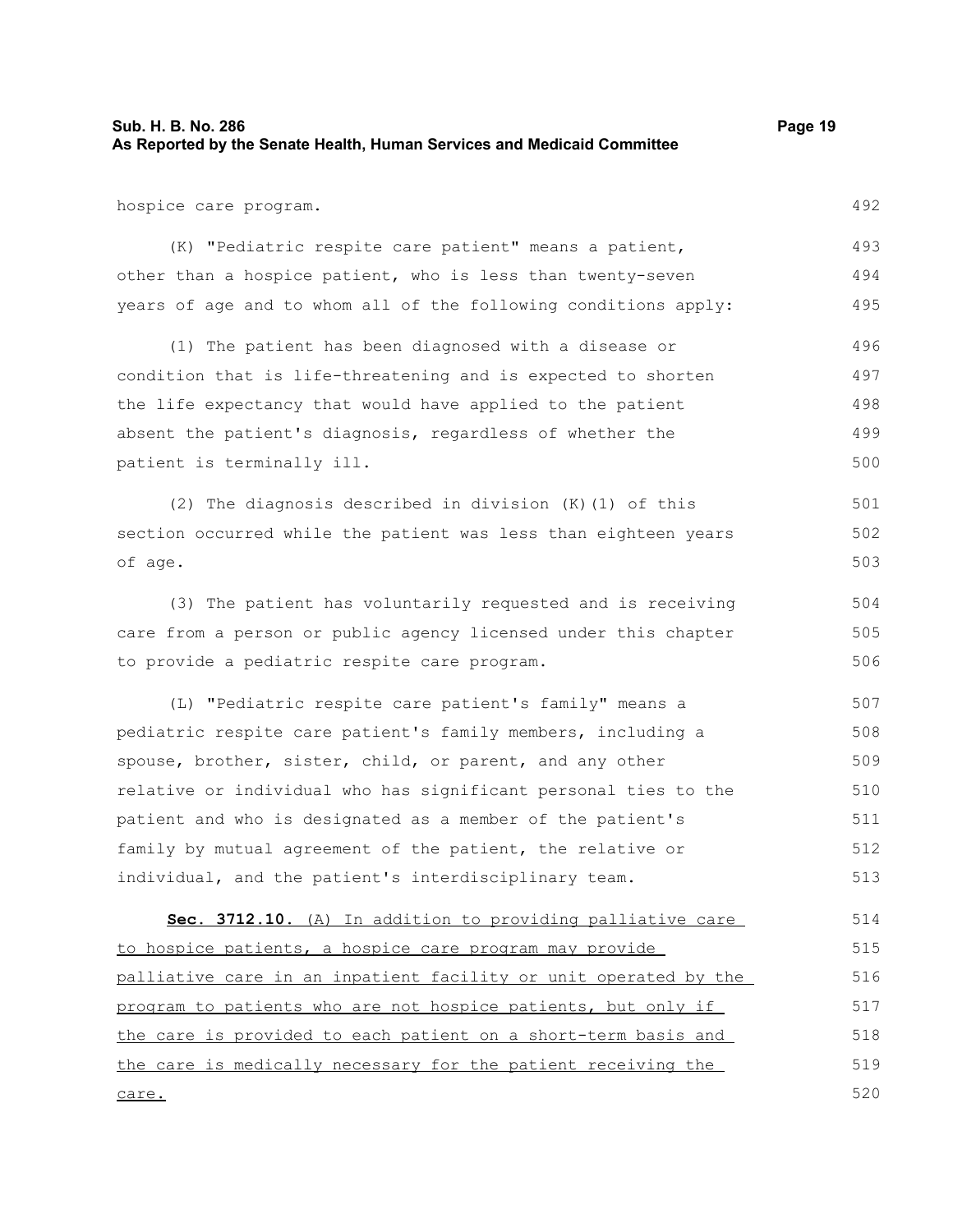#### **Sub. H. B. No. 286 Page 20 As Reported by the Senate Health, Human Services and Medicaid Committee**

Notwithstanding any provision of this chapter describing a hospice care program as being authorized to provide care and services only to hospice patients, the provision of palliative care under this division is considered a component of the activities authorized by the hospice care program's license. (B) The director of health shall adopt rules governing the provision of palliative care under division (A) of this section to patients who are not hospice patients. The rules shall be adopted in accordance with Chapter 119. of the Revised Code. (C) Nothing in this chapter precludes an entity that holds a license for a hospice care program, including a program that exercises the authority described in division (A) of this section, from owning, being owned by, or otherwise being affiliated with an entity that provides palliative care to patients who are not hospice patients. **Sec. 3712.11.** Nothing in this chapter shall be interpreted as meaning that palliative care may be provided only by or as a component of a hospice care program or pediatric respite care program. **Sec. 4731.054.** (A) As used in this section: (1) "Chronic pain" has the same meaning as in section 4731.052 of the Revised Code. (2) "Controlled substance" has the same meaning as in section 3719.01 of the Revised Code. (3) "Hospice care program" means a program licensed under Chapter 3712. of the Revised Code. (4) "Hospital" means a hospital registered with the 521 522 523 524 525 526 527 528 529 530 531 532 533 534 535 536 537 538 539 540 541 542 543 544 545 546 547

department of health under section 3701.07 of the Revised Code. 548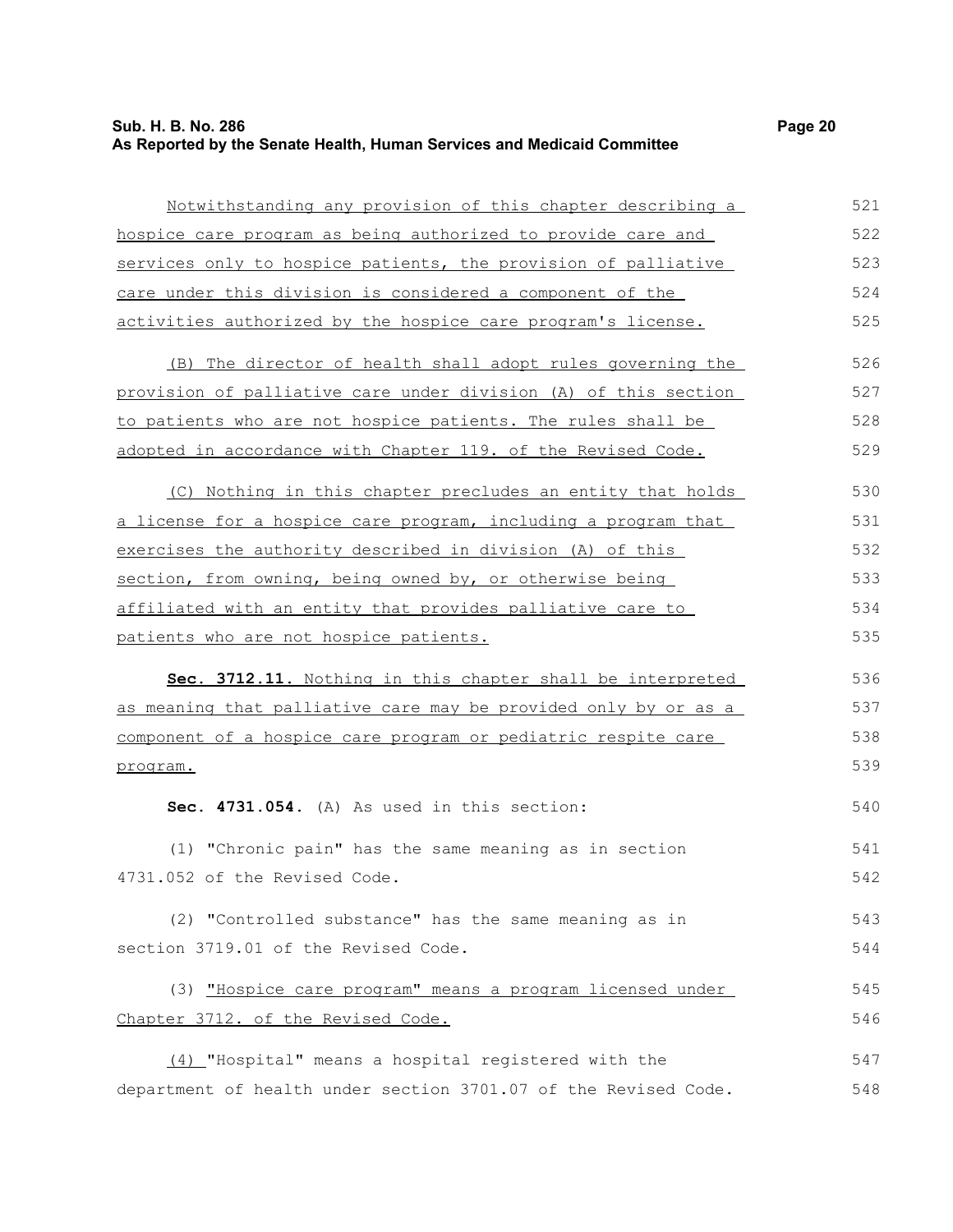| $(4)$ - $(5)$ "Owner" means each person included on the list     | 549 |
|------------------------------------------------------------------|-----|
| maintained under division (B) (6) of section 4729.552 of the     | 550 |
| Revised Code.                                                    | 551 |
| (5) (6) (a) "Pain management clinic" means a facility to         | 552 |
| which both of the following apply:                               | 553 |
|                                                                  |     |
| (i) The majority of patients of the prescribers at the           | 554 |
| facility are provided treatment for chronic pain through the use | 555 |
| of controlled substances, tramadol, or other drugs specified in  | 556 |
| rules adopted under this section;                                | 557 |
| (ii) The facility meets any other identifying criteria           | 558 |
| established in rules adopted under this section.                 | 559 |
|                                                                  |     |
| (b) "Pain management clinic" does not include any of the         | 560 |
| following:                                                       | 561 |
| (i) A hospital;                                                  | 562 |
| (ii) A facility operated by a hospital for the treatment         | 563 |
| of chronic pain;                                                 | 564 |
| (iii) A physician practice owned or controlled, in whole         | 565 |
| or in part, by a hospital or by an entity that owns or controls, | 566 |
| in whole or in part, one or more hospitals;                      | 567 |
| (iv) A school, college, university, or other educational         | 568 |
| institution or program to the extent that it provides            | 569 |
| instruction to individuals preparing to practice as physicians,  | 570 |
| podiatrists, dentists, nurses, physician assistants,             | 571 |
| optometrists, or veterinarians or any affiliated facility to the | 572 |
| extent that it participates in the provision of that             | 573 |
| instruction;                                                     | 574 |
| (v) A hospice care program licensed under Chapter 3712. of       | 575 |
| the Revised Code_with respect to its hospice patients;           | 576 |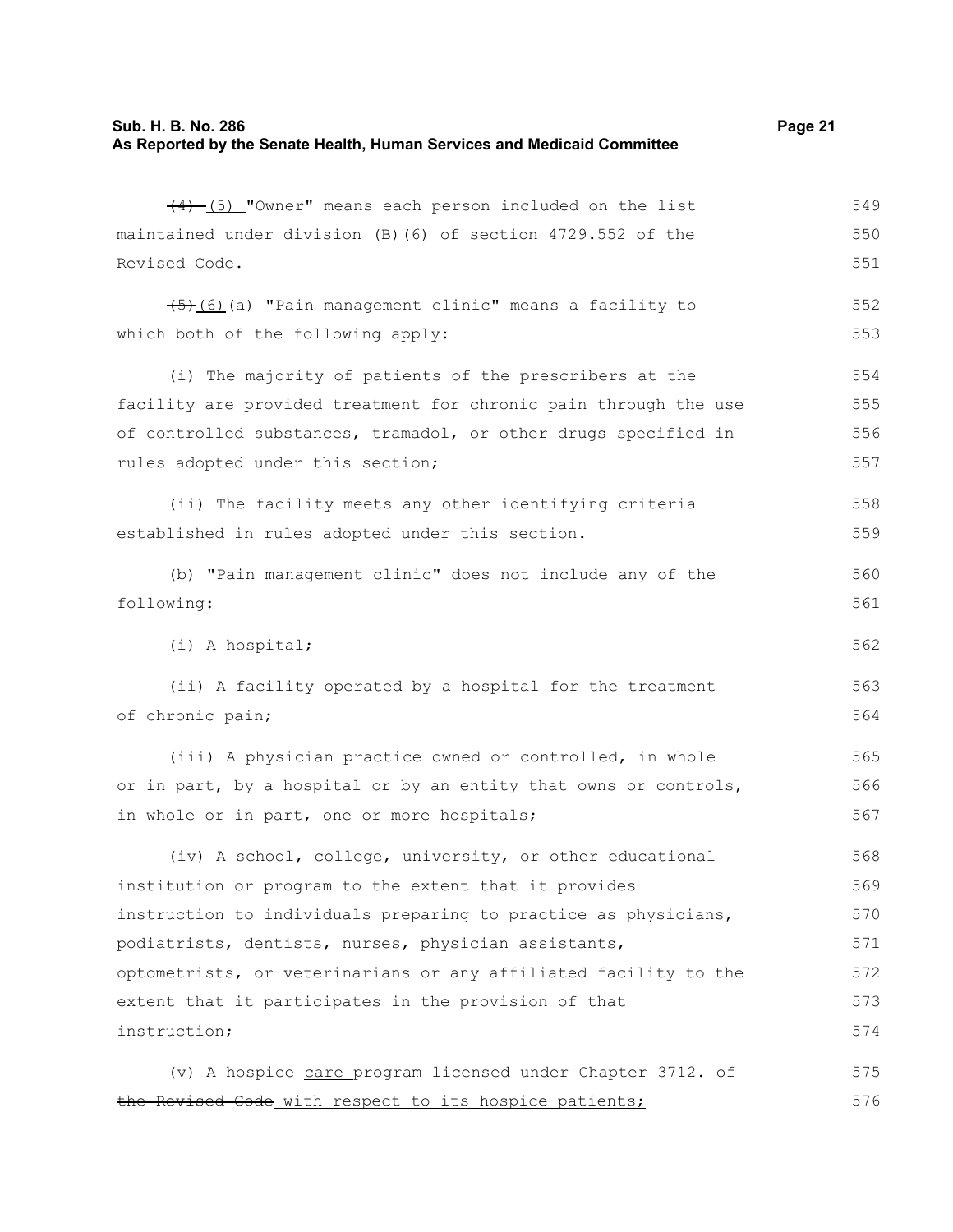## **Sub. H. B. No. 286 Page 22 As Reported by the Senate Health, Human Services and Medicaid Committee**

| (vi) A hospice care program with respect to its provision                                | 577 |
|------------------------------------------------------------------------------------------|-----|
| of palliative care in an inpatient facility or unit to patients                          | 578 |
| who are not hospice patients, as authorized by section 3712.10                           | 579 |
| of the Revised Code, but only in the case of those palliative                            | 580 |
| care patients who have a life-threatening illness;                                       | 581 |
| (vii) A palliative care inpatient facility or unit that                                  | 582 |
| does not admit hospice patients and is not otherwise excluded as                         | 583 |
| a pain management clinic under division (A) (6) (b) of this                              | 584 |
| section, but only in the case of those palliative care patients                          | 585 |
| who have a life-threatening illness;                                                     | 586 |
| (vi) (viii) An ambulatory surgical facility licensed under                               | 587 |
| section 3702.30 of the Revised Code;                                                     | 588 |
| (vii) (ix) An interdisciplinary pain rehabilitation                                      | 589 |
| program with three-year accreditation from the commission on                             | 590 |
| accreditation of rehabilitation facilities;                                              | 591 |
| $\overline{(viii) - (x)}$ A nursing home licensed under section 3721.02                  | 592 |
| of the Revised Code or by a political subdivision certified                              | 593 |
| under section 3721.09 of the Revised Code;                                               | 594 |
| $\frac{1}{1}$ $\frac{1}{1}$ $\frac{1}{2}$ and facility conducting only clinical research | 595 |
| that may use controlled substances in studies approved by a                              | 596 |
| hospital-based institutional review board or an institutional                            | 597 |
| review board accredited by the association for the accreditation                         | 598 |
| of human research protection programs.                                                   | 599 |
| (6) (7) "Physician" means an individual authorized under                                 | 600 |
| this chapter to practice medicine and surgery or osteopathic                             | 601 |
| medicine and surgery.                                                                    | 602 |
| $(7)$ (8) "Prescriber" has the same meaning as in section                                | 603 |
| 4729.01 of the Revised Code.                                                             | 604 |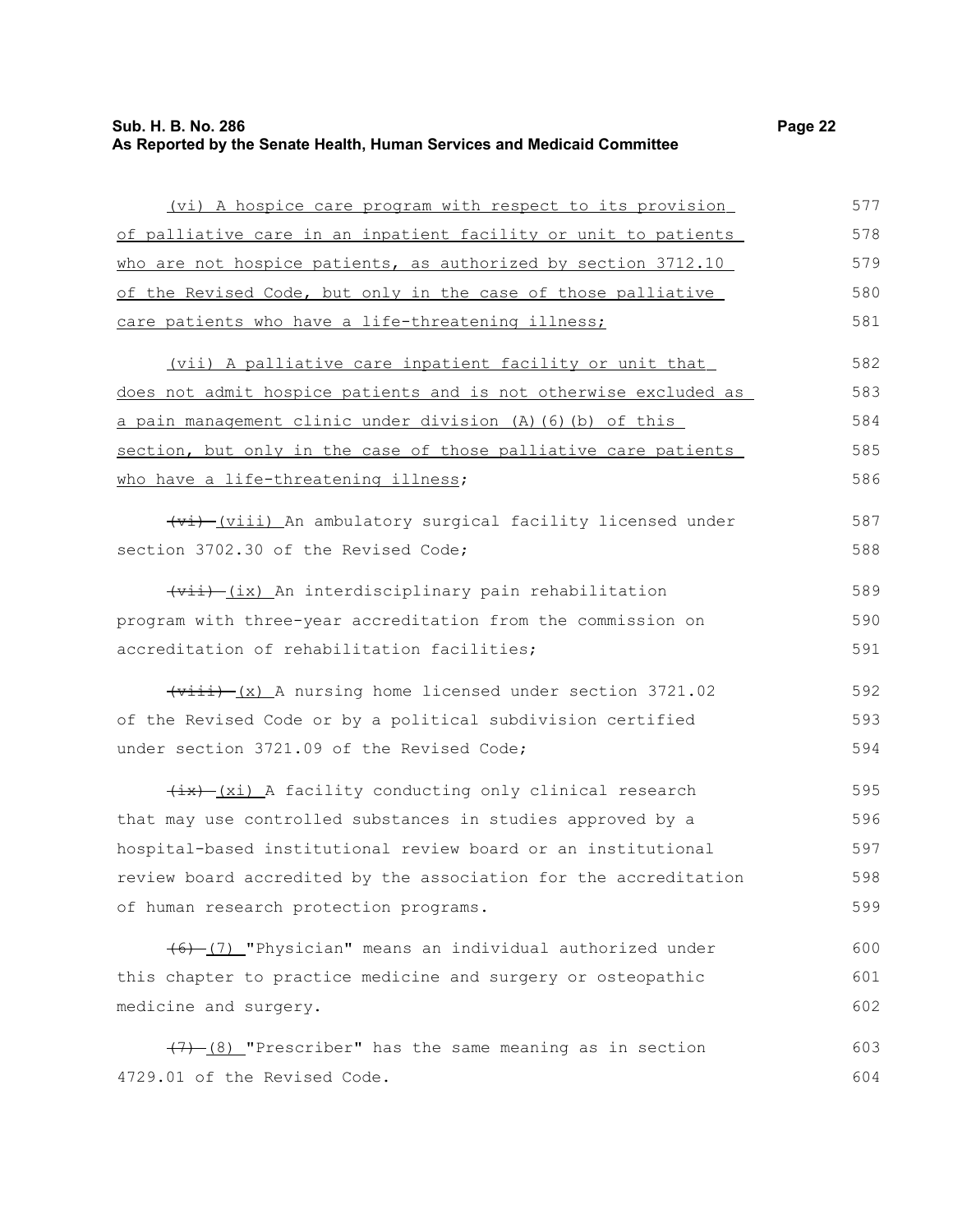#### **Sub. H. B. No. 286 Page 23 As Reported by the Senate Health, Human Services and Medicaid Committee**

(B) Each owner shall supervise, control, and direct the activities of each individual, including an employee, volunteer, or individual under contract, who provides treatment of chronic pain at the pain management clinic or is associated with the provision of that treatment. The supervision, control, and direction shall be provided in accordance with rules adopted under this section. 605 606 607 608 609 610 611

(C) The state medical board shall adopt rules in accordance with Chapter 119. of the Revised Code that establish all of the following: 612 613 614

(1) Standards and procedures for the operation of a pain management clinic; 615 616

(2) Standards and procedures to be followed by a physician who provides care at a pain management clinic;

(3) For purposes of division  $(A)$  (5)(a)(i) of this section, the other drugs used to treat chronic pain that identify a facility as a pain management clinic;

(4) For purposes of division (A)(5)(a)(ii) of this section, the other criteria that identify a facility as a pain management clinic; 622 623 624

(5) For purposes of division (B) of this section, standards and procedures to be followed by an owner in providing supervision, direction, and control of individuals at a pain management clinic. 625 626 627 628

(D) The board may impose a fine of not more than twenty thousand dollars on a physician who fails to comply with rules adopted under this section. The fine may be in addition to or in lieu of any other action that may be taken under section 4731.22 of the Revised Code. The board shall deposit any amounts 629 630 631 632 633

617 618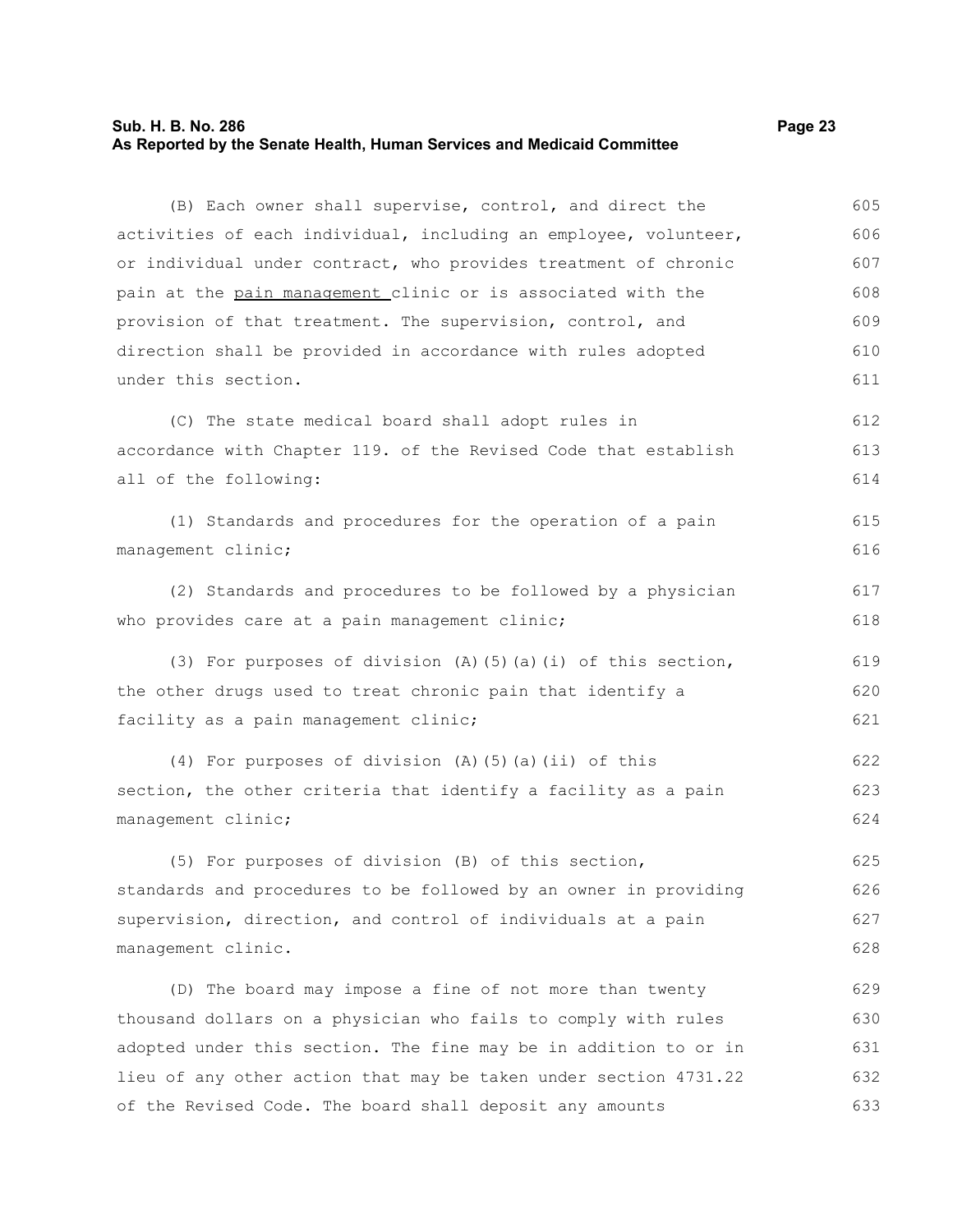| received under this division in accordance with section 4731.24  | 634 |
|------------------------------------------------------------------|-----|
| of the Revised Code.                                             | 635 |
| $(E)$ (1) The board may inspect either of the following as       | 636 |
| the board determines necessary to ensure compliance with this    | 637 |
| chapter and any rules adopted under it regarding pain management | 638 |
| clinics:                                                         | 639 |
| (a) A pain management clinic;                                    | 640 |
| (b) A facility or physician practice that the board              | 641 |
| suspects is operating as a pain management clinic in violation   | 642 |
| of this chapter.                                                 | 643 |
| (2) The board's inspection shall be conducted in                 | 644 |
| accordance with division (F) of section 4731.22 of the Revised   | 645 |
| Code.                                                            | 646 |
| (3) Before conducting an on-site inspection, the board           | 647 |
| shall provide notice to the owner or other person in charge of   | 648 |
| the facility or physician practice, except that the board is not | 649 |
| required to provide the notice if, in the judgment of the board, | 650 |
| the notice would jeopardize an investigation being conducted by  | 651 |
| the board.                                                       | 652 |
| Section 2. That existing sections 3702.51, 3702.594,             | 653 |
| 3712.01, and 4731.054 of the Revised Code are hereby repealed.   | 654 |
| Section 3. As used in this section, "palliative care" has        | 655 |
| the same meaning as in section 3712.01 of the Revised Code, as   | 656 |
| amended by this act.                                             | 657 |
| Nothing in this act shall be construed as requiring the          | 658 |
| Medicaid program to cover palliative care or any other health    | 659 |
| care service that constitutes palliative care, regardless of how | 660 |
| the service is designated by a Medicaid provider or the Medicaid | 661 |